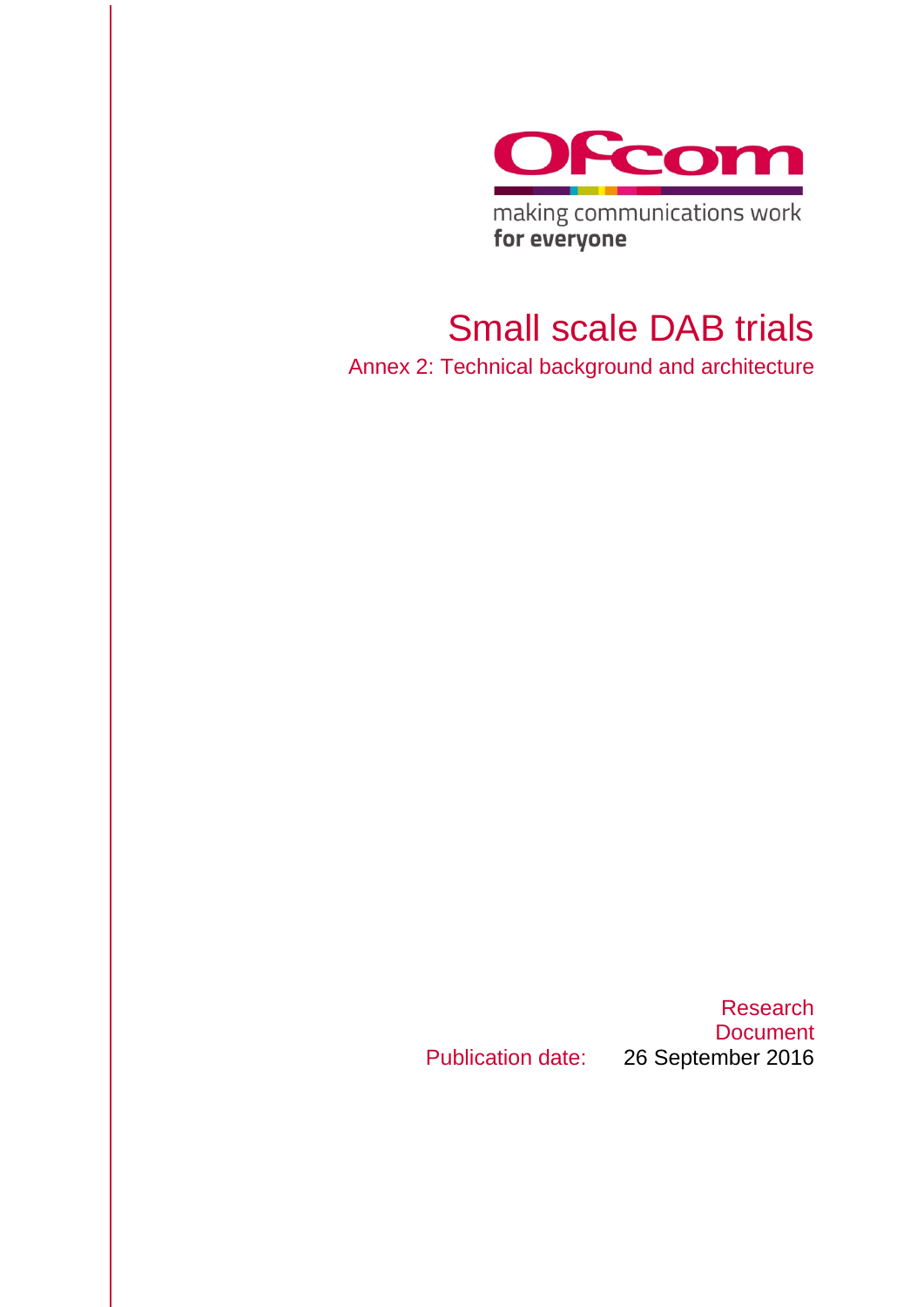# About this document

This document accompanies Ofcom's final report on the small scale DAB trials. It provides a more in-depth technical account of the development of a 'production ready' DAB platform based upon common, off-the-shelf computer hardware running Free and Open Source Software.

This document is primarily aimed at a technical readership, and assumes familiarity with the DAB technical standards and radio engineering techniques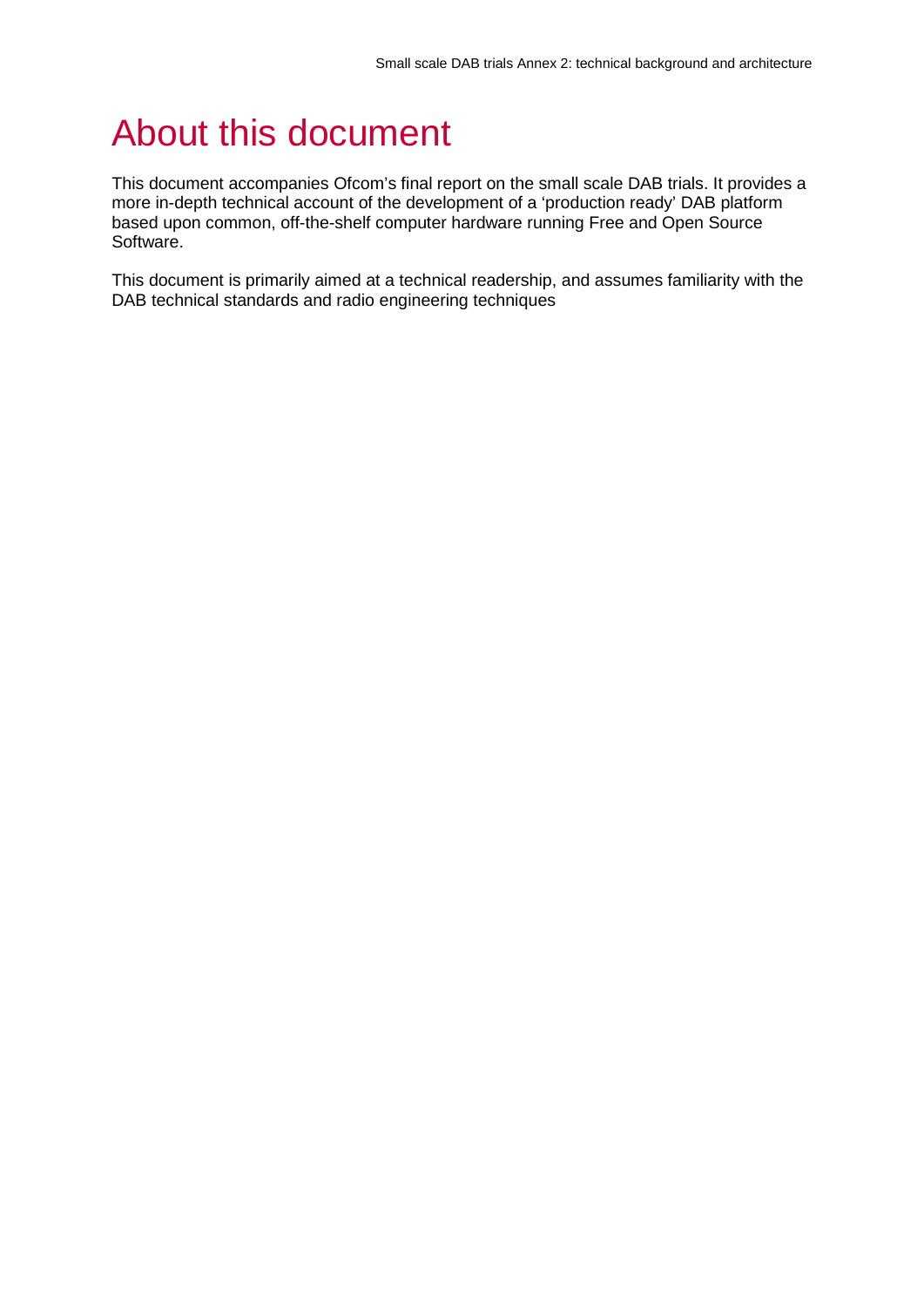# **Contents**

| <b>Section</b> |                                            | Page           |
|----------------|--------------------------------------------|----------------|
| 1              | Introduction                               |                |
| 2              | Encoding                                   | $\overline{2}$ |
| 3              | Ensemble multiplexing                      | 6              |
| 4              | Modulation                                 | 9              |
| 5              | Amplification                              | 10             |
| 6              | Filtering                                  | 11             |
| 7              | Contribution and distribution              | 13             |
| 8              | Aerials and feeders                        | 14             |
| 9              | Commissioning                              | 16             |
| 10             | Coverage and adjacent channel interference | 17             |
| 11             | Lessons: Single transmitter trials         | 20             |
| 12             | Lessons: Single Frequency Network trials   | 22             |
| 13             | Lessons: On-channel repeater trial         | 24             |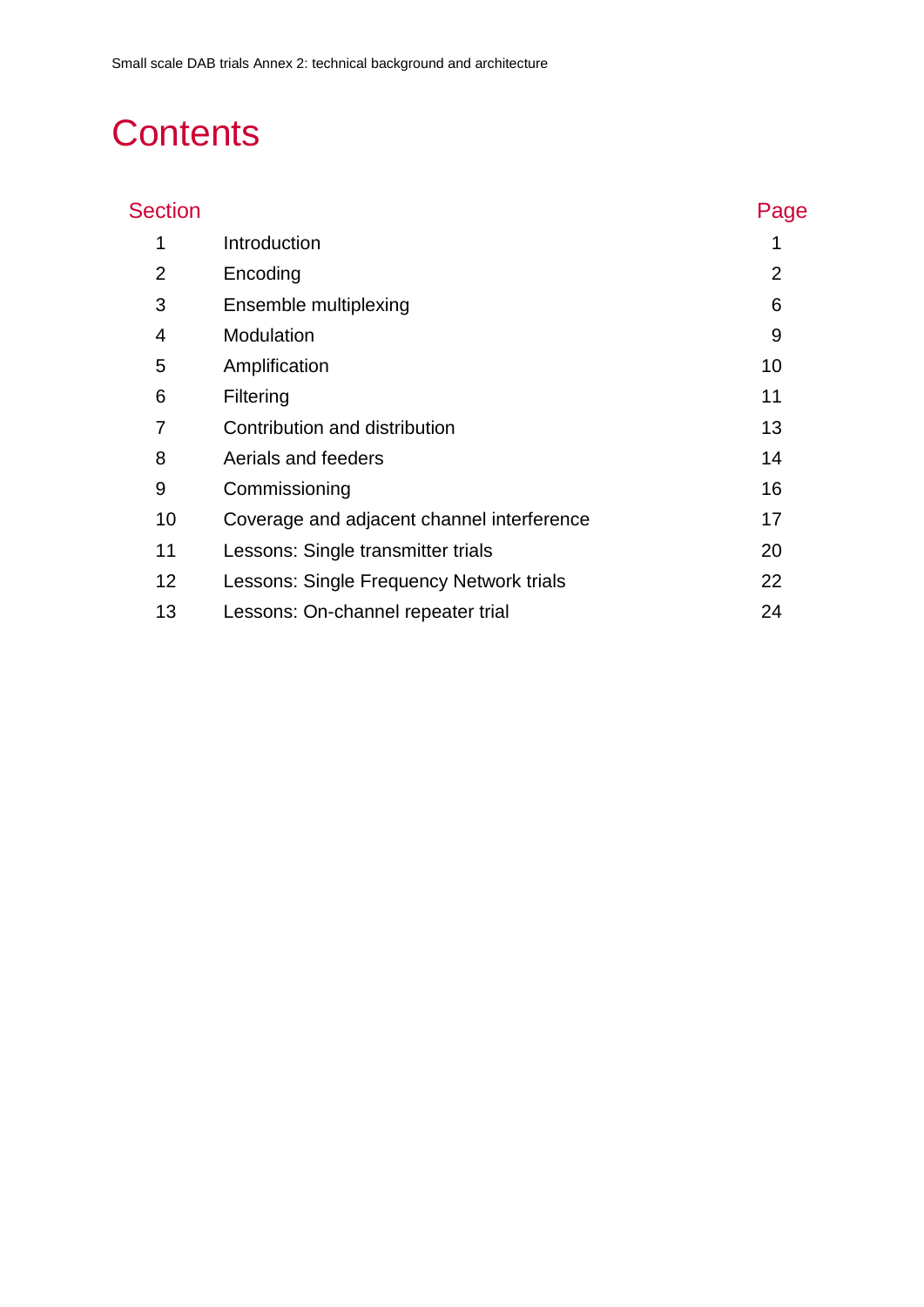## <span id="page-3-0"></span>**Introduction**

- 1.1 The small scale DAB trials are based upon low cost hardware and open source software. In this document we describe the components of the small scale DAB transmitter systems used in the trials, and some technical lessons we have learned during the course of the three separate types of trial.
- 1.2 The main functional components of a typical system are audio encoding, multiplexing, modulation, power amplification, filtering, and a transmitting aerial, and these are illustrated in the diagram below.



**Figure A1: Typical small scale DAB system block diagram**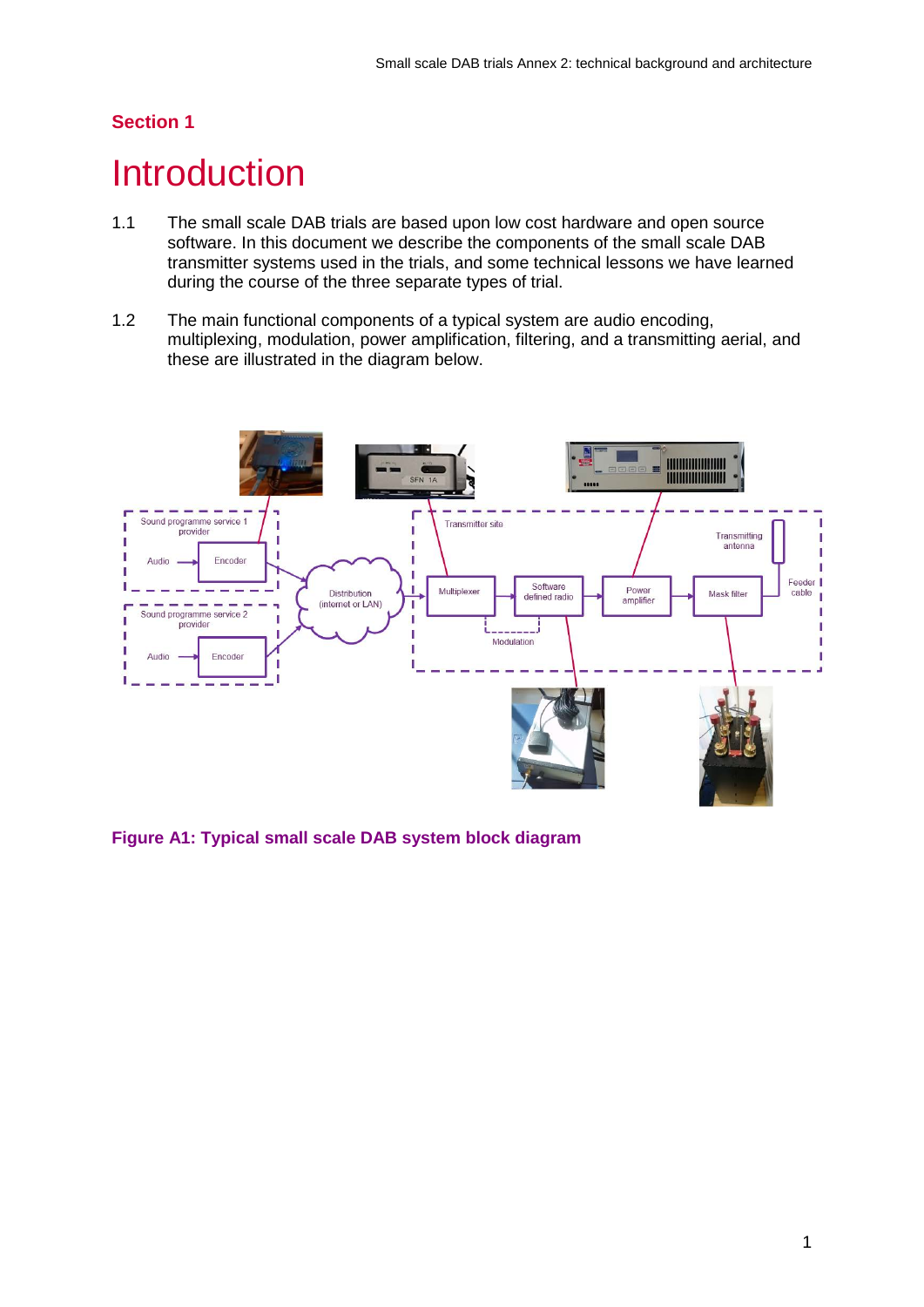# <span id="page-4-0"></span>**Encoding**

## **DAB encoder**

- 2.1 The initial Brighton small scale DAB trial of 2012/3 used the open source toolame 02l Layer II audio codec, which had been unmaintained since 2003.
- 2.2 Open Digital Radio [\(www.opendigitalradio.org,](http://www.opendigitalradio.org/) ODR) is a not-for-profit organisation based in Switzerland whose purpose is to develop software tools which aim to make it easier to access digital radio broadcasting technology. ODR adopted the abandoned toolame source code and developed a new 'fork' (independent development) of the software in order to adapt it further with the aim of making it more 'user friendly' for broadcasting use.
- 2.3 The toolame application supports all valid sampling and bitrates and comes with a selection of tuned psychoacoustic models in addition to the original ISO MPEG working group Dist[1](#page-4-1)0<sup>1</sup> reference implementation. These additional models enable further optimisation of quality to suit different output rates. The sonic differences between the models are notable, so it is critical to select the appropriate model to optimise the sound quality. Mono, joint and full stereo modes are all supported.
- 2.4 The ODR fork of this code (named toolame-dab) has been enhanced with the addition of a flexible input library (libvlc) which provides the 'glue' between the application and many different kinds of audio sources. There is also an input for text and images to be transmitted inside the frames as Programme Associated Data.
- 2.5 Outputs can be saved to a file, or sent to multiple remote destinations via IP. When the encoder application is sending data to the multiplexer, a distributed transaction protocol called zeromq is used. One useful feature of zeromq is that it supports a layer of elliptic-curve cryptography which provides optional authentication and security. Encryption keys are generated on the multiplexer; these are then loaded on to the authorised encoders manually before they are deployed.
- 2.6 The audio encoding units supplied to small scale DAB trial operators supported MPEG-1 Layer 2 audio only, but could also deliver DAB+ bitstreams by loading an additional software application. An important design consideration of the trial systems was that they should be of the lowest technical complexity possible, as it was assumed that mostly inexperienced operators would be using the system.

## **Multimedia Object encoder**

2.7 Both the DAB and DAB+ encoders support the transmission of Programme Associated Data via a Multimedia Object Transfer helper application developed by Italian research organisation CSP<sup>[2](#page-4-2)</sup>. This is used in conjunction with the encoder application, which together enable an X-PAD (EN [3](#page-4-3)01 234<sup>3</sup>) transmission of Dynamic Label Segment (DLS) text data and/or multimedia objects such as images.

<span id="page-4-1"></span> <sup>1</sup> Downloadable from [ftp://ftp.tnt.uni-](ftp://ftp.tnt.uni-hannover.de/pub/MPEG/audio/mpeg2/software/technical_report/dist10.tar.gz)

<span id="page-4-2"></span>[hannover.de/pub/MPEG/audio/mpeg2/software/technical\\_report/dist10.tar.gz](ftp://ftp.tnt.uni-hannover.de/pub/MPEG/audio/mpeg2/software/technical_report/dist10.tar.gz) <sup>2</sup> [www.csp.it](http://www.csp.it/)

<span id="page-4-3"></span><sup>3</sup> [http://www.etsi.org/deliver/etsi\\_en/301200\\_301299/301234/02.01.01\\_60/en\\_301234v020101p.pdf](http://www.etsi.org/deliver/etsi_en/301200_301299/301234/02.01.01_60/en_301234v020101p.pdf)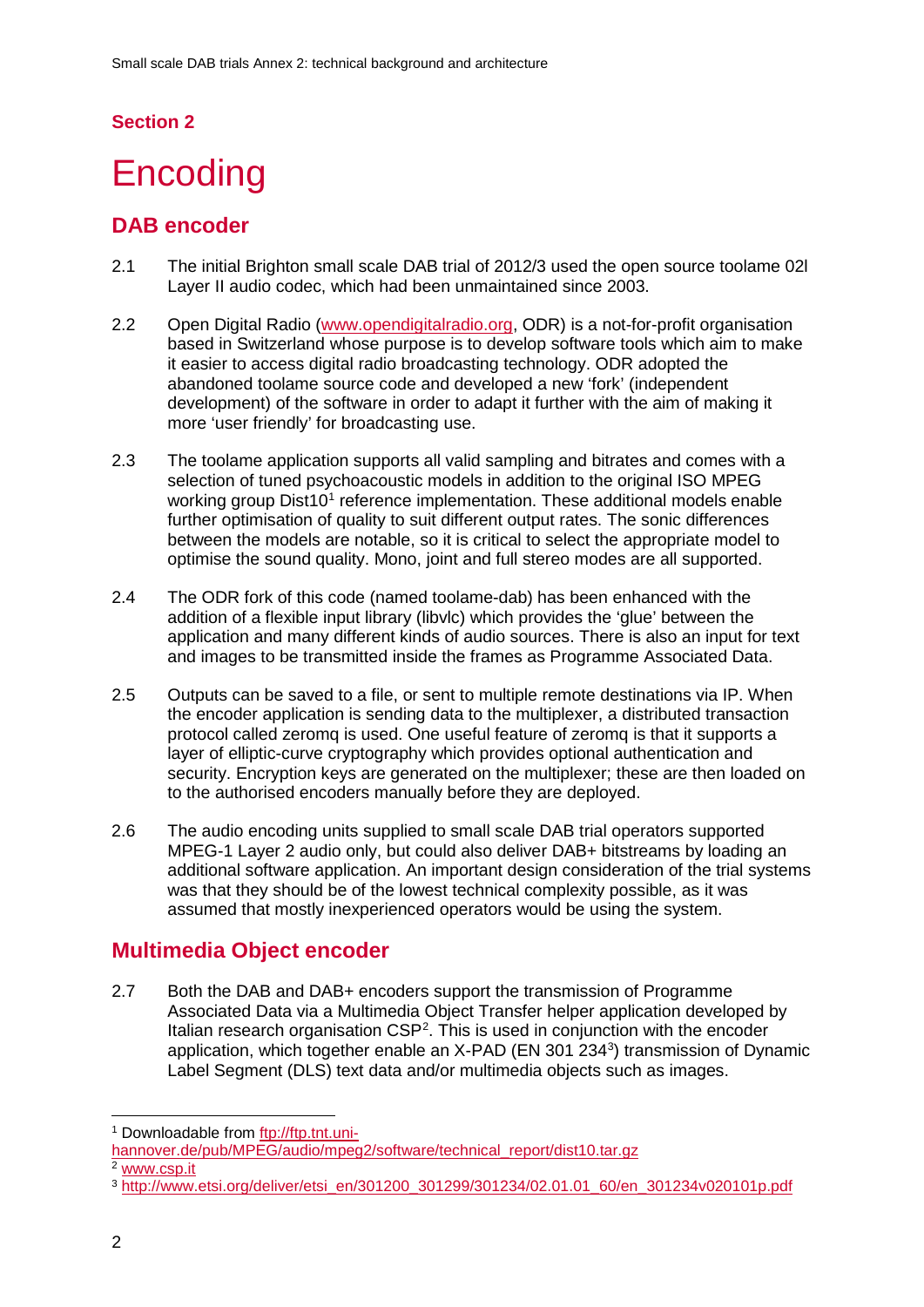- 2.8 During the development phase of the project, Ofcom selected and built replicable systems for both ARM and x86/64 platforms. A micro SD card image was prepared for the Beaglebone, Raspberry Pi, and Odroid C1, U3 and XU4 single board computers. The Odroid U3 and Odroid C1 were initially selected for deployment during the main trials, and over sixty units were prepared on the assumption that each trial might carry up to six services unique to that particular multiplex. Trial operators were encouraged to provide additional encoders as required, and invited to use the units provided as a template.
- 2.9 The encoder parameters and destination IP address are configured by connecting a display and keyboard to the encoder or by using a secure terminal program. The operating parameters are contained in a simple script which can be edited manually to make changes. The script also places the encoder in a controlled loop to enable automatic recovery in the event of accidental disconnection or replacement of the sound input device.
- 2.10 During the course of the trials, an ODR user in France released a helper application based on 'Supervisord' called 'ODR Encoder Manager'[4](#page-5-0) . This enables the setting of all parameters, and the addition of multimedia objects, via devices on the same network segment using a web interface. The ODR Encoder Manager has an API, and the Dynamic Label Segment text and multimedia (slideshow) content can be updated automatically from the studio playout and automation software. The encoder manager was developed after the encoder design for the trial was frozen for release. Therefore, the trial units did not contain the web configuration option.

## **Encoder hardware**

- 2.11 'Smart device' development has led to the availability of small form factor, low-cost yet relatively powerful single board computers. Most of these development platforms use ARM processing cores optimised for battery powered use, so they use very little electricity when compared to a typical home or office desktop PC. These ARM cores had already been used by Ofcom engineers to form building blocks of the DAB platform, and their potential had been established. The Raspberry Pi computer was initially used as our main encoder development platform, but this was later superseded by the Odroid U3 and the Odroid C1 because of some storage media compatibility issues experienced with the Pi.
- 2.12 It was planned that up to six source encoders would be provided to each of the ten triallists. It would not have been practical for us to provide audio encoders based on desktop PCs or low-powered 1RU servers due to storage and working space constraints. It was therefore decided that only ARM single board computers would be used for encoding. A quantity of Odroid U3 and Odroid C1 units were procured, and fitted with suitable SD cards or eMMC modules which we had prepared by copying the operating system and the DAB encoding applications on to them.
- 2.13 It was later found that one of the models of single board computer would freeze unpredictably. This problem was eventually traced to a combination of a power supply smoothing issue on the board, along with poor quality USB On-The-Go (OTG) cables which exhibited a high series resistance (and which resulted in a significant voltage drop on the USB 5 volt rail). The USB OTG cables had been procured as they were needed for the sound input devices due to a different, but well understood, limitation with the full size USB ports on the single board computer. We observed a pattern whereby certain encoder installations experienced seemingly random

<span id="page-5-0"></span> <sup>4</sup> <https://github.com/YoannQueret/ODR-EncoderManager>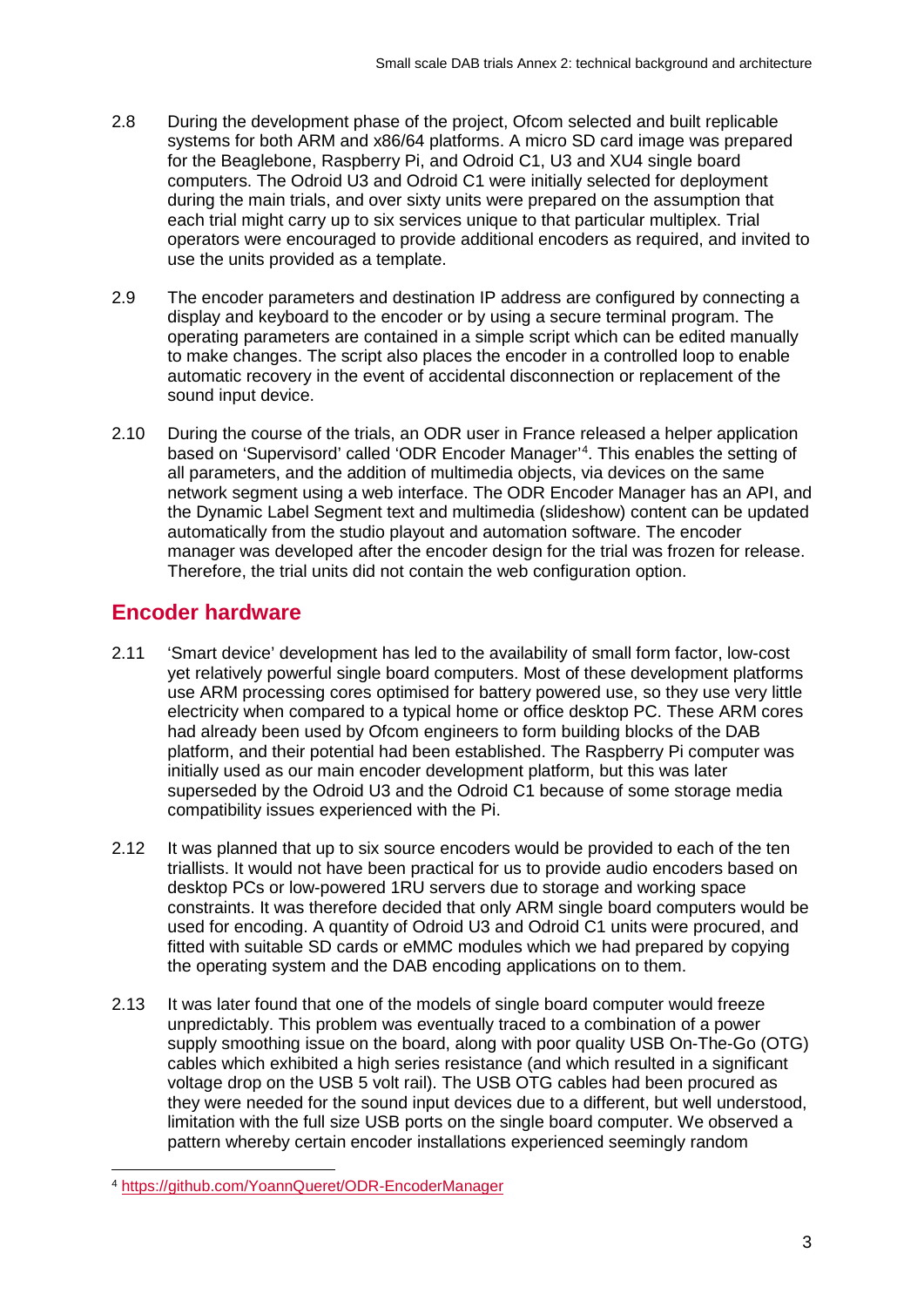failures, while others had this type of encoder in operation with no such behaviour being experienced. The alternative single board computer units were no longer in production so the Odroid XU4 (a newer, more powerful unit) was offered as a replacement for any troublesome units. The replacements have subsequently proven to be very reliable in service.

2.14 The lessons learned from this experience are that single board computers consume little power, and with careful hardware and peripheral selection they can be used as a reliable, low cost encoding solution that takes up very little physical space. Using desktop or industrialised computers could be an alternative approach given their more predictable performance, their robust construction, and their wide availability and interchangeability.

## **Input audio signal conditioning**

2.15 Radio broadcasters use dedicated audio processing units to control dynamic range and to create a 'signature sound' for their stations. These units prevent undesirable overload distortion and can also correct low audio levels. A small number of audio levelling units were procured and distributed to triallists in case they encountered problems with audio level control, or maintaining level consistency between different services in the ensemble. These units do not employ aggressive multiband compression and it was found that as well as providing consistency to the programme levels, there was a noticeable reduction in audible encoding artefacts. If a more powerful PC architecture were to be used for encoding, it may be practical to integrate audio level control within the encoder as another software application.

## **Sound interface devices**

2.16 Many different sound devices are supported in the Linux kernel, so the primary consideration was to balance cost and quality. A £25 semi-professional unit was selected which provides good analogue audio performance (equivalent to some units costing several times more). Many small stations have studios which mix audio in the analogue domain, and this was the interface of choice for the majority of services carried on the trials. Using analogue audio avoided potential problems caused by clocking and sample rate mismatches which can sometimes occur when interfacing different equipment in the digital domain. An S/PDIF digital audio interface was also tested and was used by some services. This interface also accepted AES3 (AES/EBU) bitstreams, when carefully unbalanced and level adjusted. The digital sound device was roughly the same cost as the analogue device and it provided a clearly audible improvement in audio quality – especially when fed from an entirely digital programme chain.

## **DAB+**

2.17 DAB+ employs the HE-AAC audio codec which requires approximately half of the data rate for similar subjective performance to an appropriately optimised MPEG-1 Layer 2 codec. The codec offers a greater choice of sampling rates, and other extensions which can be used to enhance subjective quality when used for bandwidth sensitive applications like broadcasting and streaming. One such technique is called Spectral Band Replication. SBR is used by halving the AAC sampling frequency, and replacing the high frequencies with instructions which enable the decoder within the receiver to artificially reconstruct the high frequency sounds.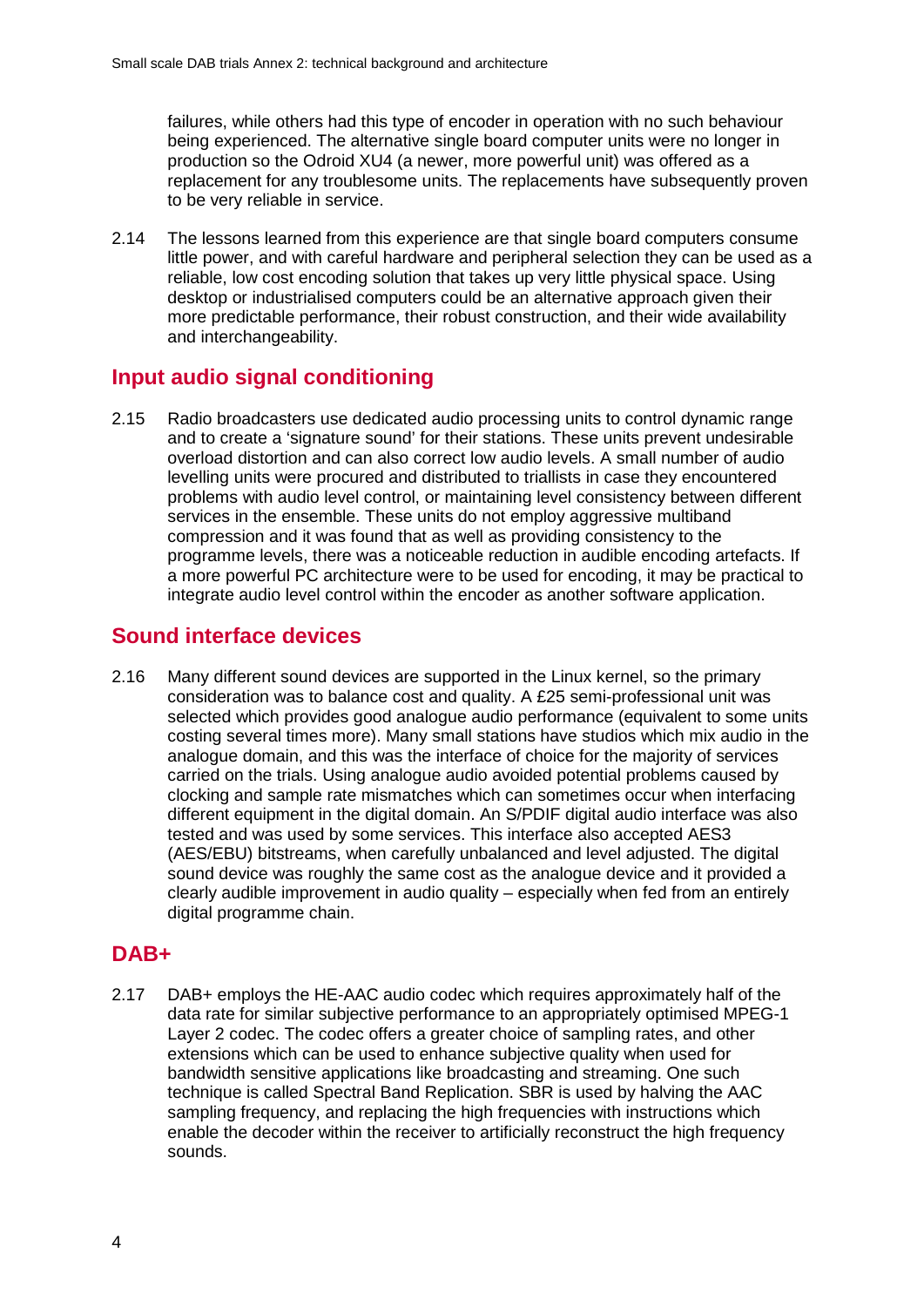- 2.18 An additional technique which further reduces the overhead is parametric (or synthetic) stereo which provides additional rate savings beyond what can be achieved with the common 'joint stereo' modes in other codecs. This involves running the AAC core in mono. Parametric Stereo uses similar techniques to SBR to send positional information which the decoder can use to reconstruct the stereo image.
- 2.19 HE-AAC also employs an additional layer of Reed-Solomon error correction which can help to improve reception, which is a particularly useful property for small scale multiplexes. Subjective listening tests indicate that HE-AAC can deliver good quality stereo audio at around 80 kb/s. It is also capable of delivering lower fidelity stereo at lower rates than Layer 2 through the use of parametric stereo and Spectral Band Replication.
- 2.20 The first regular use of DAB+ in the UK was introduced by Solent Wireless, who operate the Trial Portsmouth multiplex. Their technical partners, Commtronix Limited, became holders of a unified AAC licence through VIA Corporation (the company which operates a patent pool on behalf of the intellectual property rights holders for AAC). The technical partners subsequently supplied encoders to services on other trial multiplexes who wished to broadcast using DAB+.
- 2.21 Because the DAB+ codec provides acceptable sound quality at lower bitrates than the DAB codec, it has been used to relieve 'congestion' on some trial multiplexes. Because carriage costs for DAB services are generally proportional to the capacity resource occupied on a multiplex, a DAB+ service is usually cheaper to transmit than a DAB service. Therefore, we expect that services may adopt DAB+ where minimising carriage costs is a priority, or where a presence on the broadcast platform is more important than ubiquitous reception (while almost all DAB car systems can receive DAB+, this is not yet the case with domestic sets).
- 2.22 The concept of small scale DAB relies on the use of relatively low power transmitters for several reasons. These include maximising the re-use opportunity of scarce frequency resources, minimising the risk of receiver blocking (ACI), and keeping the capital and operating costs at modest levels. While these place constraints on the transmitter power levels that might be used for small scale, the newer DAB+ codec can help to improve reception quality and reliability while at the same time avoiding an increase in outgoing interference. This is because DAB+ has a lower signal-tonoise requirement than services encoded with the Layer 2 codec.
- 2.23 Most DAB+ capable receivers contain the most recent generation of silicon receiver technology. These integrated circuits and modules generally provide much better sensitivity than their predecessors. These receivers can provide a markedly better end-user experience as a result. The digital tick mark<sup>[5](#page-7-0)</sup> helps consumers to select a radio which can receive new DAB+ services and which achieves a minimum level of sensitivity.

<span id="page-7-0"></span> <sup>5</sup> <http://www.getdigitalradio.com/industry/what-is-the-tick-mark/>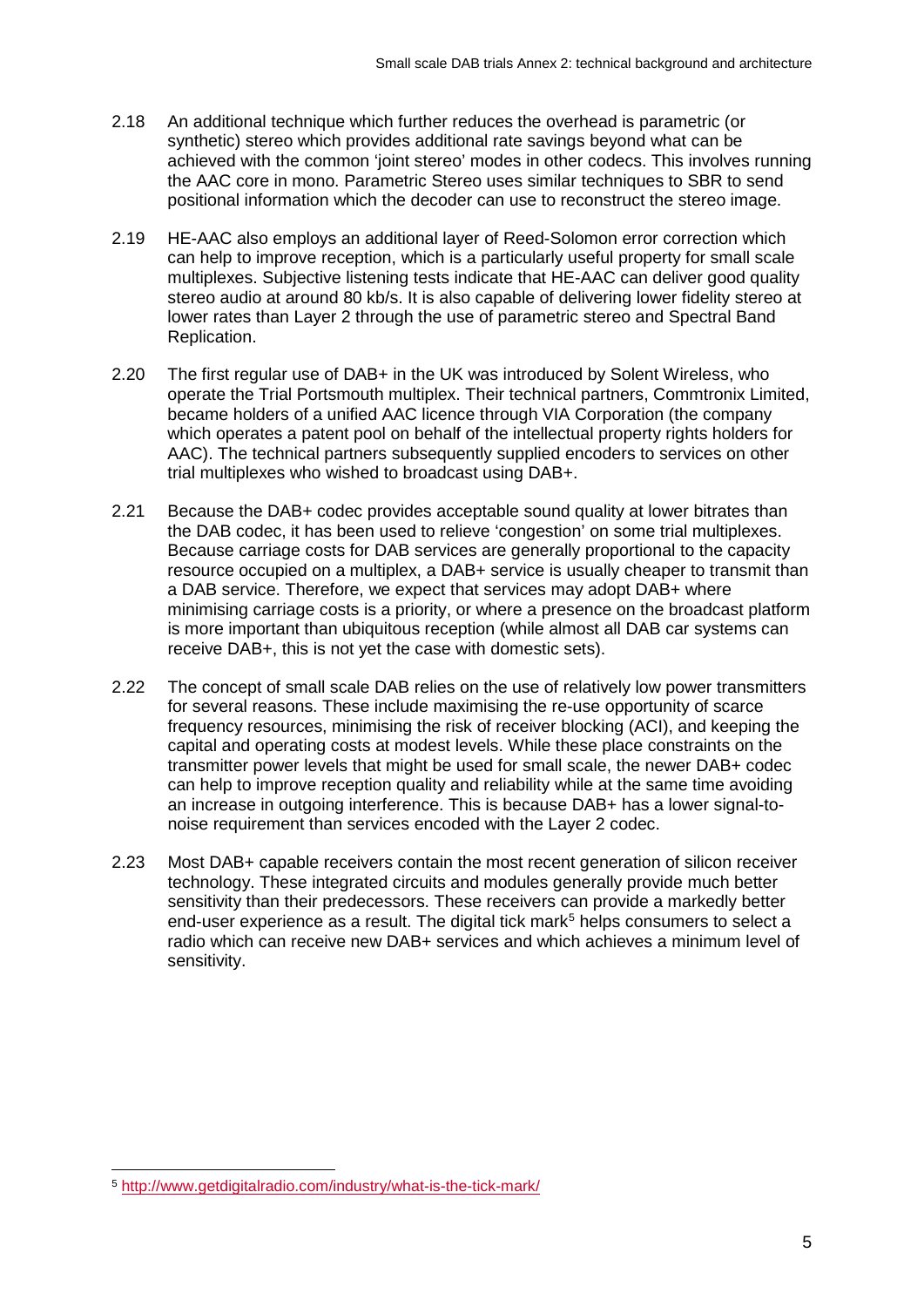# <span id="page-8-0"></span>Ensemble multiplexing

- 3.1 The multiplexer is the heart of any DAB transmission platform. It accepts data from multiple sources (local and remote streams or files) and combines them into an output known as the Ensemble Transport Interface (ETI). This is the standardised format accepted by first-generation commercial DAB modulators. The ETI stream was originally presented on the G.703/4 interface once common in carrier grade telecommunications equipment. DAB multiplexers and transmitting plant included the interface as it was the logical technology to use at the time when DAB was developed. This interface has since been replaced with a more modern approach of ETI encapsulated in IP packets which enables use of the now ubiquitous Ethernet interface – this is known as the Ensemble Distribution Interface (EDI). Multiplexers can accept a mixed payload of audio encoded in either of the standardised DAB or DAB+ formats, as well as other data and signalling for advanced features and other applications.
- 3.2 The original 2012/2013 Brighton test used crc-dabmux, an ensemble multiplexer which was created by the federally-funded Communications Research Centre of Canada<sup>[6](#page-8-1)</sup>. CRC opened the source of the suite under the General Public Licence shortly before ceasing development entirely. The code was subsequently adopted and is being further developed by Open Digital Radio, which has a collective of users and contributors in a number of countries.
- 3.3 The evolution of crc-dabmux into ODR-DabMux has seen the application evolve from a lab demonstration tool into a 'production ready' DAB head-end which is now in full time use in a number of countries. It accepts text files for configuration, uses robust zeromq streams for both input and outputs, handles time-stamping for SFN functionality, and supports a number of implemented information groups which provide additional signalling for applications such as traffic announcements. The application release is v1.1 at the time of writing. The version numbering reflects that the application has now reached a milestone in functionality and stability.
- 3.4 During the course of the UK small scale DAB trials, the software (when correctly configured) has proved to be robust even in challenging network conditions. Almost all programme feeds in the trials are delivered across public Internet connections, yet provided acceptable performance even in the absence of a standby connection. Higher resilience could be easily achieved by duplicating the encoders, or more simply with a failover or active redundant connection. Fixed Wireless Access operating in the 5 GHz WiFi band has also been used, and appeared to work well for providing connectivity to some multiplexers. One exception was where a 5 GHz link end-point was located close to an establishment which tests marine radar systems in the same spectrum segment.
- 3.5 Although the multiplexer application itself is 'lean', and contains no integrated monitoring functionality, it offers interfaces to common statistical analysis tools, such as Munin graphs, which enables comprehensive monitoring and fault reporting. The

<span id="page-8-1"></span> <sup>6</sup> <http://www.crc.gc.ca/eic/site/069.nsf/eng/home>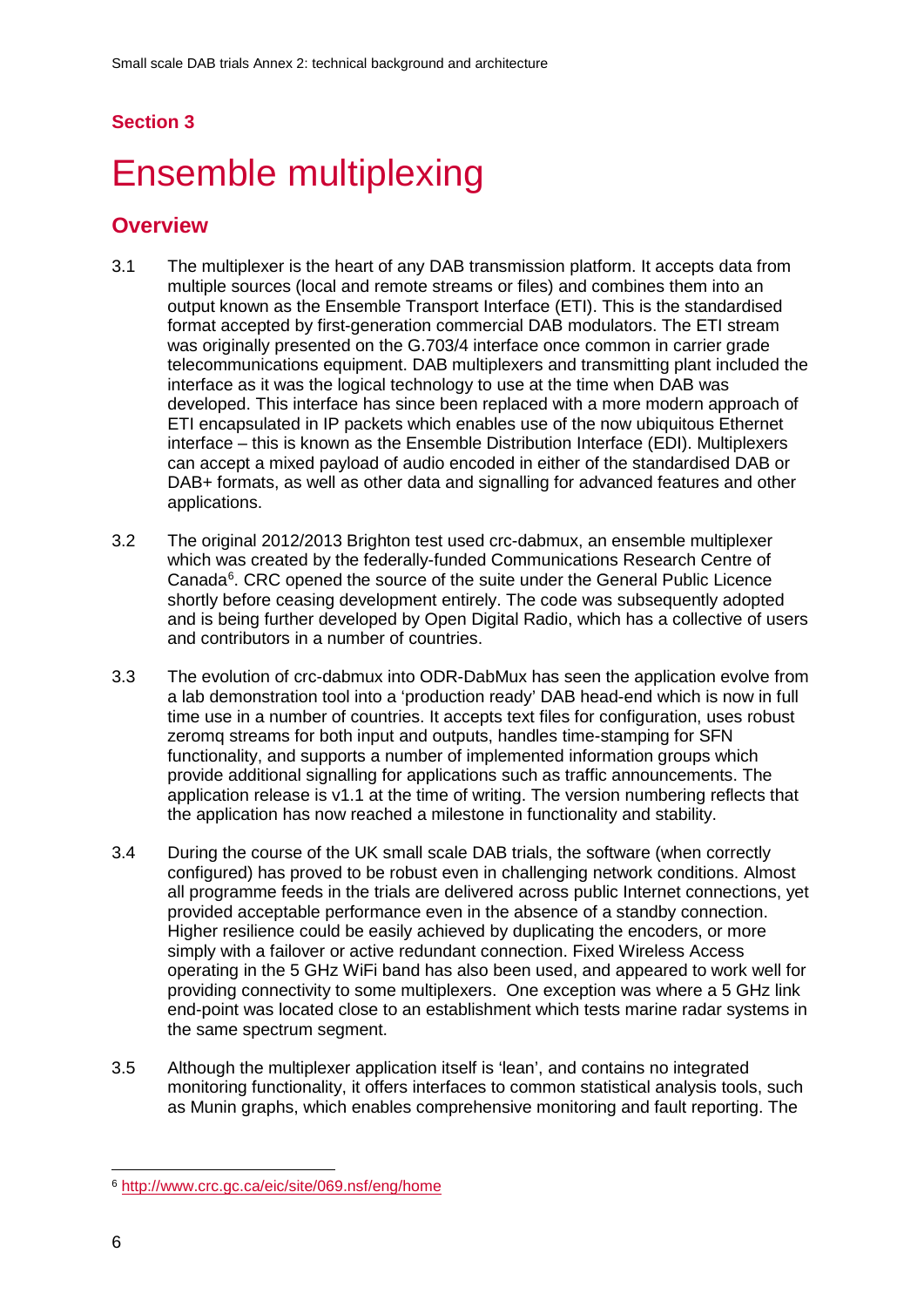addition of the Ensemble Distribution Interface provides interoperability with the latest generation of commercial DAB modulators.

- 3.6 The ODR-DabMux application is compliant with ETSI standard EN 300 401[7](#page-9-0) but not all features in the specification have been implemented at this time. Nonetheless, it has proven to be more than adequate for broadcasters who wish to gain a foothold on the digital radio platform with minimal outlay, and for those wanting a basic yet functional solution that requires little maintenance or user intervention.
- 3.7 The primary current limitation of ODR-DabMux is that only certain parameters like service labels can be changed dynamically. Major configuration changes (such as the removal or addition of a service) require the multiplexer application to be restarted. This causes a momentary disruption to all services carried in the ensemble. It is therefore good practice to only apply such changes during planned maintenance windows.
- 3.8 The original crc-dabmux application only accepted configuration through complex command line arguments issued at run time or via a script. It has since been enhanced to support configuration files. This enables configuration templates to be prepared and checked for correctness on a separate staging system before being placed into the production environment. The configuration file contains the global ensemble parameters (EId, SIds, labels, transmission mode flag, SFN timestamping) as well as the service parameters and output formats.

### **Issues**

- 3.9 The ODR-DabMux multiplexer has proven to be reliable and dependable, but some industry stakeholders who carried out their own analysis of the multiplex structure expressed some concerns. The first issue related to the toggling of the time confidence indicator, which was an intentional feature introduced as a means of identifying where the ODR software was in use (watermarking). This feature was deemed to be undesirable, and non-compliant with EN 300 401, and was quickly rectified.
- 3.10 The same stakeholder also suggested that the repetition rates of certain data groups were low when compared to other multiplexes, and that this was non-compliant. However, the ETSI specification only makes recommendations about the repetition rates and does not define hard limits. A large sample of common DAB receivers was tested before bringing the platform into use to help ensure that there would be no negative impact to existing receivers. This was a sensible precaution as receiver technology providers do not share information about how their devices work due to commercial confidentiality concerns. During the trial the Fast Information Channel (FIC) carousel code was replaced by the Open Digital Radio lead developer Matthias P Brandli. This resulted in repetition rates of the Fast Information groups being increased.
- 3.11 Another stakeholder expressed concern about identical labels being used for both service definition and components. While this was not thought to be an issue for receivers complying with the standards, the duplication was due to a problem with parsing configuration files present in the version of ODR-DabMux which was used for the trials. This was subsequently patched so the duplicate component label could be removed if the operator wished to do so.

<span id="page-9-0"></span> <sup>7</sup> [http://www.etsi.org/deliver/etsi\\_en/300400\\_300499/300401/01.04.01\\_60/en\\_300401v010401p.pdf](http://www.etsi.org/deliver/etsi_en/300400_300499/300401/01.04.01_60/en_300401v010401p.pdf)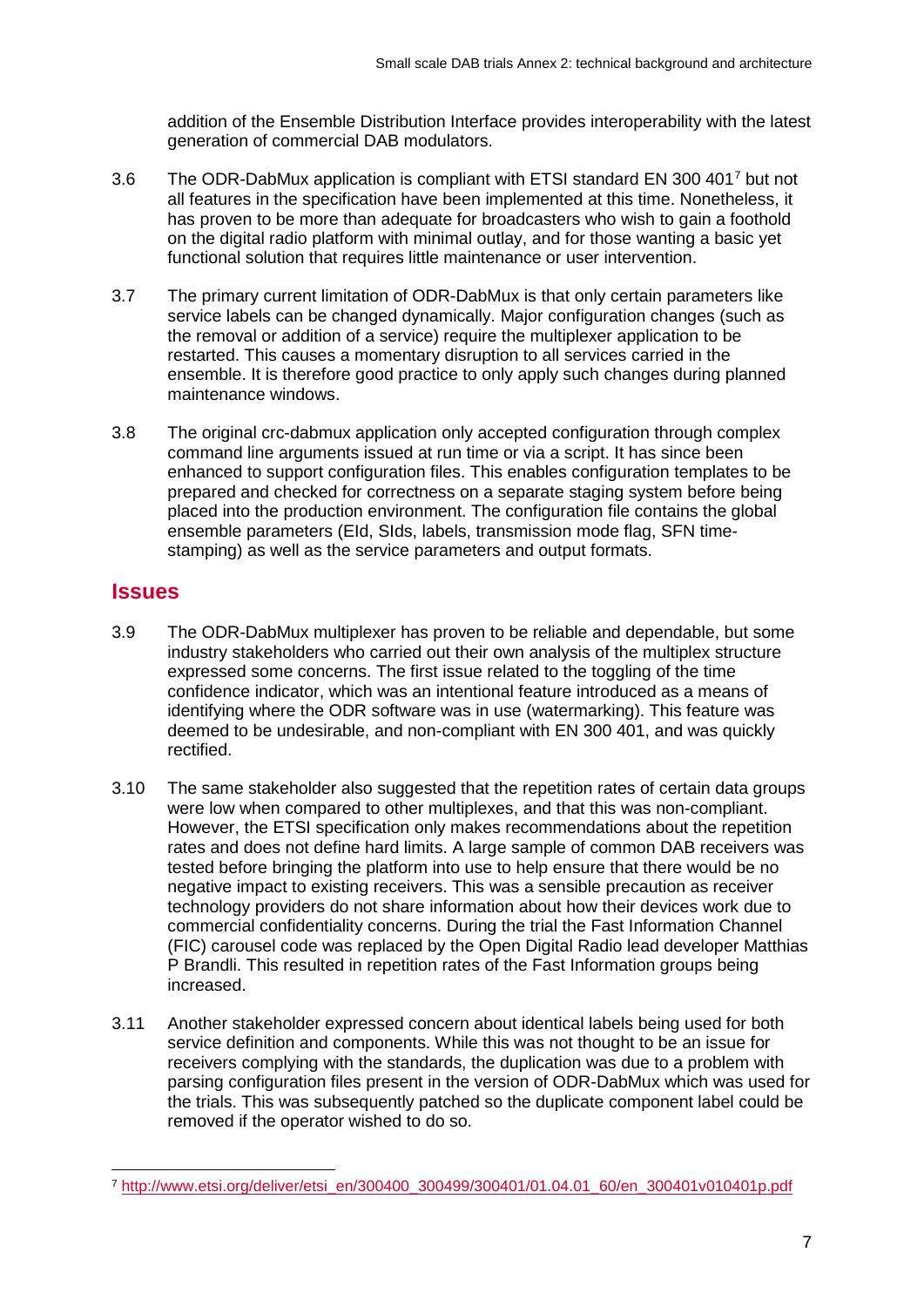- 3.12 The open source code is available to be scrutinised by any interested party. This enables both constructive feedback and code contributions for enhancements and fixes. The stakeholder observations and feedback that we received have been most useful in ensuring that the multiplexer is compliant with the relevant ETSI standards.
- 3.13 Since the trials were announced we have become aware that several companies have begun to tailor products specifically for smaller scale DAB applications. These include content severs, multiplexing software and 'one box' solutions.

## **Trial developments: Hardware**

- 3.14 Following on from a previous experiment which demonstrated that a single core ARMv6 processor operating at 700 MHz could 'just about' run the multiplexer, it was clear that commodity System-on-Chip units could offer a compact, low-maintenance, low-cost and low-power solution. More powerful mini desktop computers could also provide a 'one box solution' for certain applications. The Odroid U3 development single board computer (SBC) was initially selected for the trials, and the multiplexer application was compiled on the Ubuntu GNU/Linux computer operating system. This proved to be a good combination.
- 3.15 The \$65 Odroid U3 SBC was demonstrated to stakeholders, and endurance tests demonstrated that it was suitable for use in the trials. However, it was decided that an Intel Core i5 NUC PC would be used instead, as this solution afforded more flexibility in terms of tasks which could be consolidated into a single box, and it also provided more 'headroom' for future developments. Another consideration was that spares or replacement equipment would be much easier to obtain quickly if needed.
- 3.16 A potential alternative tested during the original test was to host the multiplexing application on a Virtual Private Server, or cloud. This provides the advantage of high bandwidth, good peering of networks, maintained power, environmental conditioning and fault tolerance. The disadvantages are not being in control of maintenance windows or having any direct relationship with intermediate networks. While cloud multiplexing worked well in testing it was considered risky for deployment during the trials because a fault or failure would affect all of the services in the ensemble.
- 3.17 A few services participating in the trial are however using encoders which run in the cloud. A cloud encoder typically connects to a high bitrate internet stream which is then transcoded to a DAB or DAB+ compatible format and sent onwards to the multiplexer. This is a quick and simple solution but should normally be avoided if possible, as passing the audio through different audio compression codecs can produce unpleasant audible artefacts.
- 3.18 The trial ensemble multiplexers were manufactured with a generic 'template' configuration consisting of six services at 192 kb/s stereo at UEP level 3. This equates to 840 capacity units out of the 864 available. Initially, changes to the configuration files needed to be carried out manually in a text editor, but some trial operators have added their own Graphical User Interface (in the form of a web interface) to make managing the multiplex possible by non-technical personnel.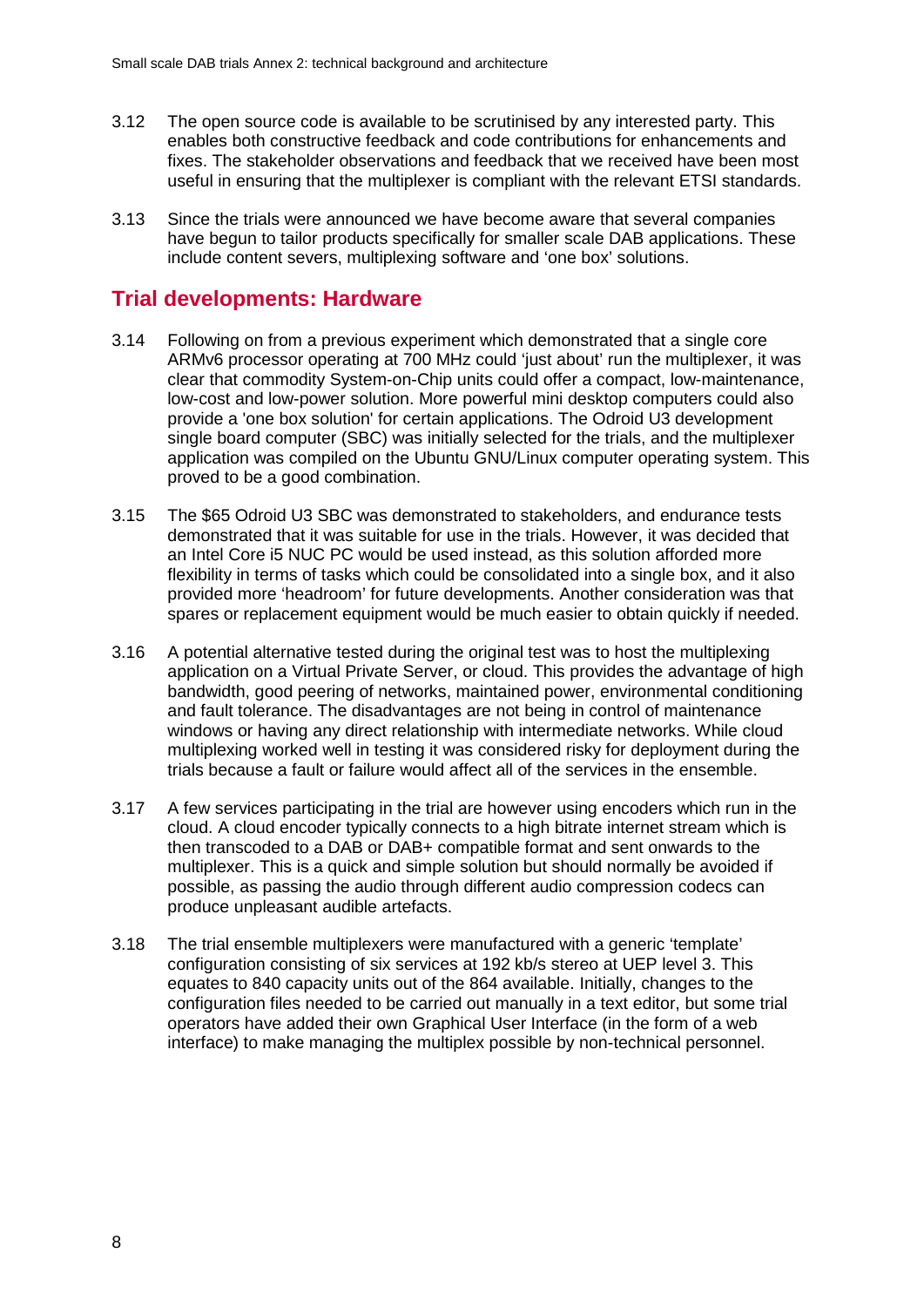## <span id="page-11-0"></span>**Modulation**

## **Modulator**

- 4.1 The final software application in the transmission chain is ODR-DabMod. This is a modulator compliant to EN 300 401 which reads the ETI generated by ODR-DabMux, and outputs the digital domain representation of the RF COFDM signal as complex I/Q samples. The application is capable of producing an output signal with higher resolution than is described in the ETSI standard.
- 4.2 The application is flexible and has been tested with several different radio hardware platforms. Configuration is carried out in a similar way to the multiplexer in that it can read a file which contains the operating parameters. ODR-DabMod is able to decode timestamps inside the ETI, which is necessary if it is to be used in SFN mode. ODR-DabMod supports time-stamp decoding and transmitter offset delays for this purpose.
- 4.3 The application release is currently at version 0.6 and it is anticipated that it will reach the version 1.0 milestone once Transmitter Identification Information functionality has been completely implemented (TII is a method of identifying individual transmitters in an SFN group to specially-equipped receivers). However, the current version is suitable for production use in standalone transmitters, multi-frequency networks, or single frequency networks that contain two transmitters. This is because with only two different channel impulses, it is simple (in most cases) to determine which transmitter the impulses are from. The modulator has proven to be very reliable in service in several countries. One issue affecting SFN launch delay timing was identified during the UK trials which appears to have been rectified as a result of some refactoring of the source code.
- 4.4 ODR-DabMod supports a standard ETI input for use in direct conjunction with ODR-DabMux. For deployments where the multiplexer and modulator are in different physical locations the ETI stream is encapsulated in a ZeroMQ distributed computing protocol. This has proven to be reliable for receiving the ETI stream via the public internet.
- 4.5 A baseband filter is followed by an optional re-sampler and a universal hardware driver for a range of popular software defined radio peripherals. Several other radio hardware platforms have been validated to work with the modulator. These can be used with a UNIX standard output by using a Linux pipe to pass the complex 32-bit IQ samples (or the lower-resolution 8-bit signed samples as defined in ETSI EN 300 401) to the appropriate middleware.
- 4.6 The COFDM samples require a digital-to-analogue conversion, and the resulting signal needs to be converted to the transmission frequency. This process was carried out by a Universal Software Radio Peripheral which is capable of operating in spectrum between 70 MHz and 6 GHz. The USRP produced a low-level signal which then was used as the drive for a linear power amplifier.
- 4.7 The completed systems were subject to pre-commissioning tests defined in ETSI EN 301 489-11 and in the Ofcom Digital Technical Code. The tests were conducted in conjunction with the power amplifier feeding an external bandpass filter with a suitable response characteristic. The RF energy was then dissipated by a 50 ohm radio frequency dummy load which had a power handling capability of 1 kW.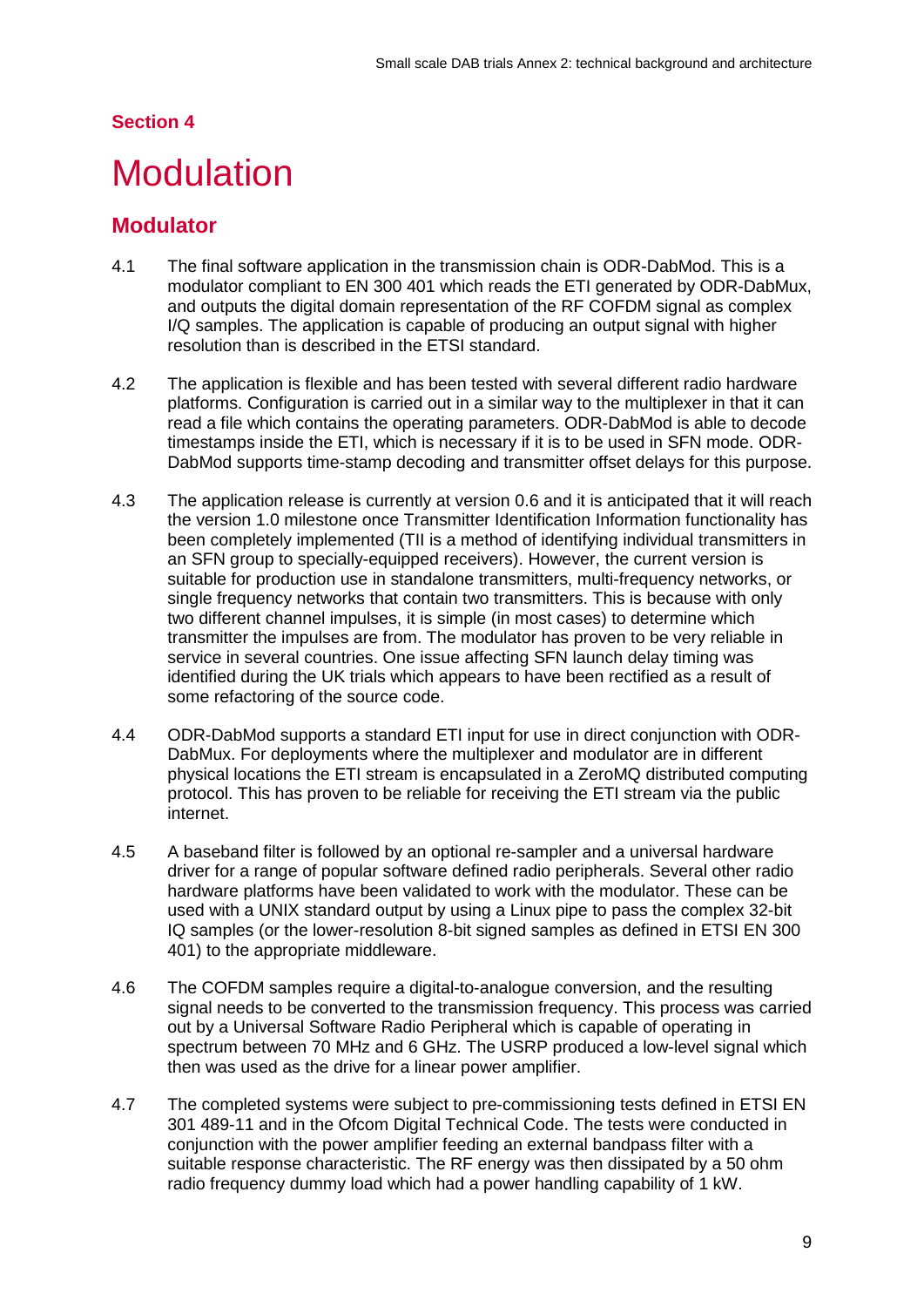# <span id="page-12-0"></span>**Amplification**

- 5.1 The RF power amplifier of a DAB transmitter must be a purpose-designed unit certified to comply with (amongst other things) electromagnetic compatibility regulations and the UK Interface Requirements<sup>[8](#page-12-1)</sup>. This limits the choice of unit to those offered by companies who manufacture and test products specifically for DAB transmission applications. Market testing of amplifiers in the 100-300W RMS output power range revealed a notably large variation of prices.
- 5.2 The amplifiers selected for the trials were units of sound design offering the lowest 'price per watt'. These units are certified and carry the appropriate 'CE' marking which is required for products placed on the market within Europe.
- 5.3 Two units from different manufacturers were selected for the trials in order to avoid potential batch problems, and to test that different amplifiers produced consistent performance. Both amplifiers are class AB linear designs and produce a fair amount of waste heat due to the low efficiency of the topology. This inefficiency is of little concern at the relatively low RF power levels required for the small scale concept. The two units selected were capable of 100 to 150 watts RMS power, and each unit cost less than £3,000 (excluding VAT).
- 5.4 Because the open source modulator solution does not support pre-correction at this time, it is not yet practical to use a more efficient amplifier topology. At higher power levels many amplifiers now employ the classical Doherty technique to improve efficiency.
- 5.5 Some faults were experienced with both amplifier types: two units had a reliability issue with the front panel metering, while the others contained RF power devices which were later identified to be from a bad batch. These problems were identified during functional and soak testing. Both suppliers were able to resolve the issues quickly.
- 5.6 All of the trials operate single-ended transmission systems. These have no built-in fault tolerance as there is only one unit of each element in the chain, and this includes the amplifier. All of the systems were supported from a central set of spares held at the Ofcom Radio Station at Baldock in Hertfordshire. When amplifiers failed during the trial they were promptly replaced with a spare. The suspected defective units were then repaired or replaced by the manufacturer.
- 5.7 The RF power amplifiers have been operating reliably since the initial teething problems. The considerable 'burn-in' that has elapsed since suggests that they should continue to operate reliably during the trial extension.

<span id="page-12-1"></span> <sup>8</sup> <http://stakeholders.ofcom.org.uk/spectrum/technical/interface-requirements/>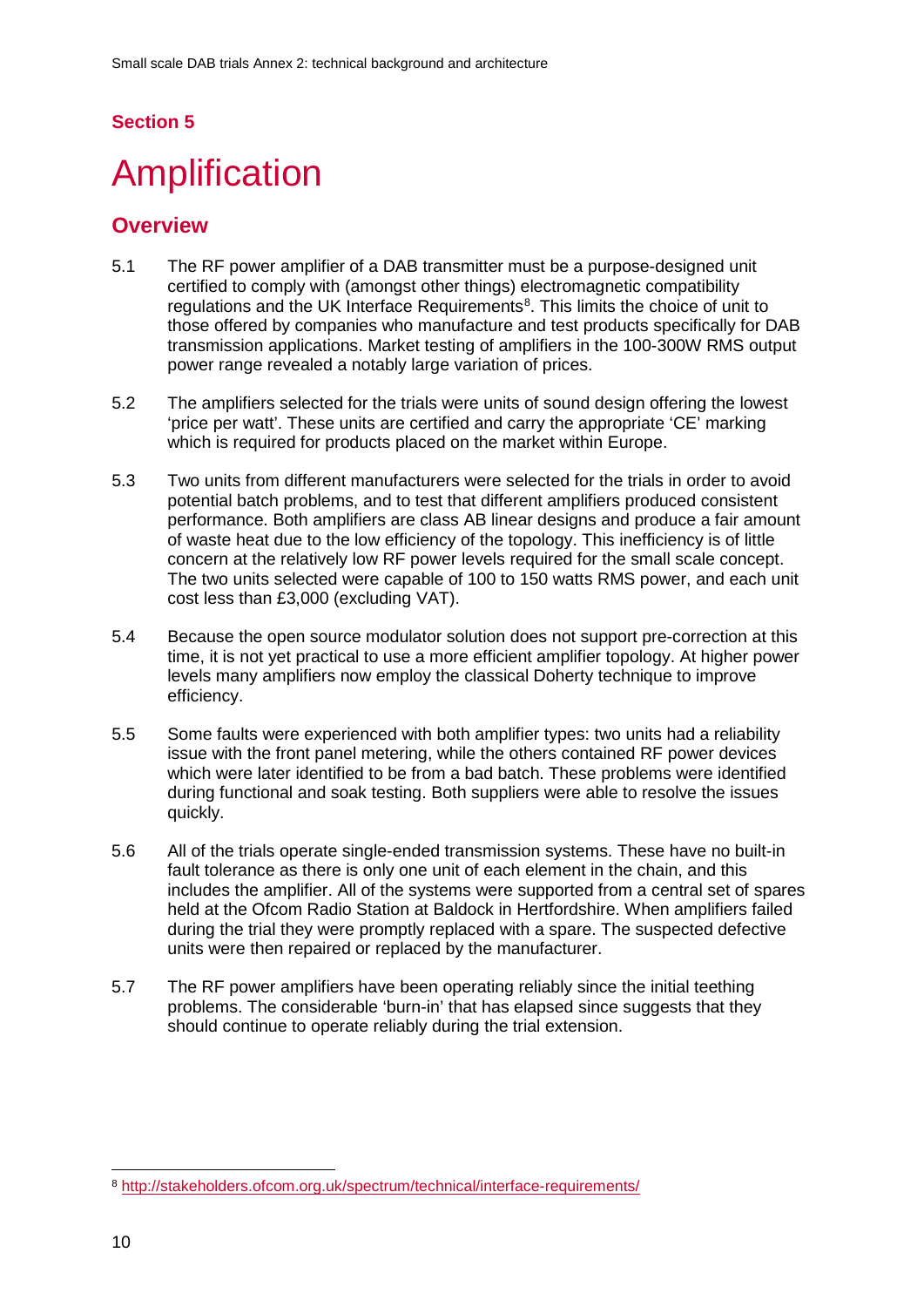# <span id="page-13-0"></span>**Filtering**

- 6.1 Bandpass filters are used to shape the spectral output of DAB transmitters in order to meet the stringent emission masks which protect services in the adjacent spectrum. These filters are relatively large and mechanically complex devices.
- 6.2 ITU-R BS.1660 defines three separate masks for different use cases, but only the critical mask is currently approved for use in the UK. The BS.1660 critical mask is intended to protect services in adjacent bands. Other countries may require the use of the BS.1660 super-critical mask for special cases where block 12D is used in specific areas, and the non-critical mask may to be used in other cases.
- 6.3 We considered whether mask filters might be necessary at all for very low power small scale applications, particularly if the modulator could adaptively monitor and compensate for non-linearity and unwanted spurious products. We quickly concluded that this was not currently practical for most use cases, and that filters would be required for the trial transmitters.
- 6.4 In some cases, backing-off amplifier power can result in a less stringent or complex filtering requirement. However, linear amplifiers deliver their maximum efficiency when they are operated as close to their maximum power output rating as possible. This is due to the standing current needed for the semiconductors to operate in their linear region.
- 6.5 Some suitable models of bandpass filter are now less costly than they once were, and fitting them habitually is good engineering practice – particularly if the station is installed in close proximity to other radio transmitters.
- 6.6 A filter rated at 250 watts RMS now costs around £1,000 which is not excessive considering the expected lifespan of the transmitter plant. It is also a safeguard against spurious emissions, and most transmitters (including commercial ones) would not be able to meet the ETSI specifications detailed in EN 301 489-11 without an external filter. Conformity is often achieved by describing the response characteristic of a (required) external filter.
- 6.7 The filters used in the trial were a frequency-agile component which needed to be ordered pre-tuned to the appropriate transmission frequencies for their eventual deployment. Market testing identified several potential suppliers, but only one offered a tuneable filter in the short lead-time needed. As frequency planning could not be carried out before sites were known, a few filters needed to be re-tuned prior to issue to triallists. The process requires a real-time Vector Network Analyser so this was carried out by an external contractor. The need to re-tune some filters showed that it is advantageous to use a frequency agile filter. However, this may be less of an issue where transmission frequencies are known and are essentially fixed from the outset of a deployment (e.g. in any future wider roll-out of small scale DAB).
- 6.8 Ofcom may explore the potential for the use of the non-critical mask (or some other form of mask relaxation) for low-power applications which may enable less complex filters and/or circulators to be used.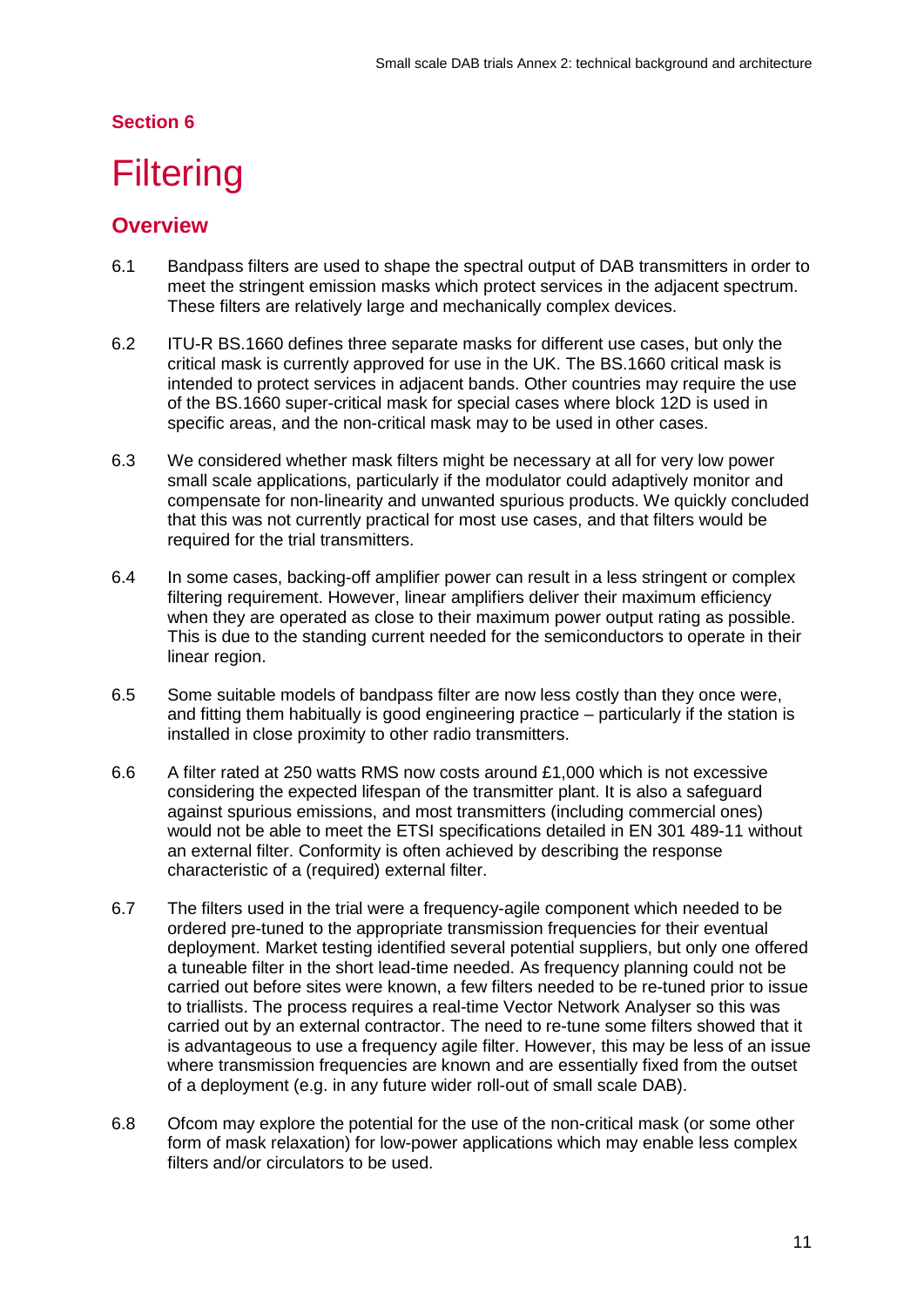6.9 It is still feasible that very low-power DAB transmitters could be made to comply with the emission requirements without using mask filters. This could be useful for other applications that might eventually use the technology. These could include MFN and SFN gap filling transmitters, or as a potential digital equivalent of long term Restricted Service Licences (LT-RSLs). These latter services currently use powers below 1 watt in the Medium Frequency band (or 50 milliwatts in the case of FM in certain areas) to serve specific establishments. These include university campuses, hospitals and schools. These potential applications have not been considered in detail as they are outside the scope of this project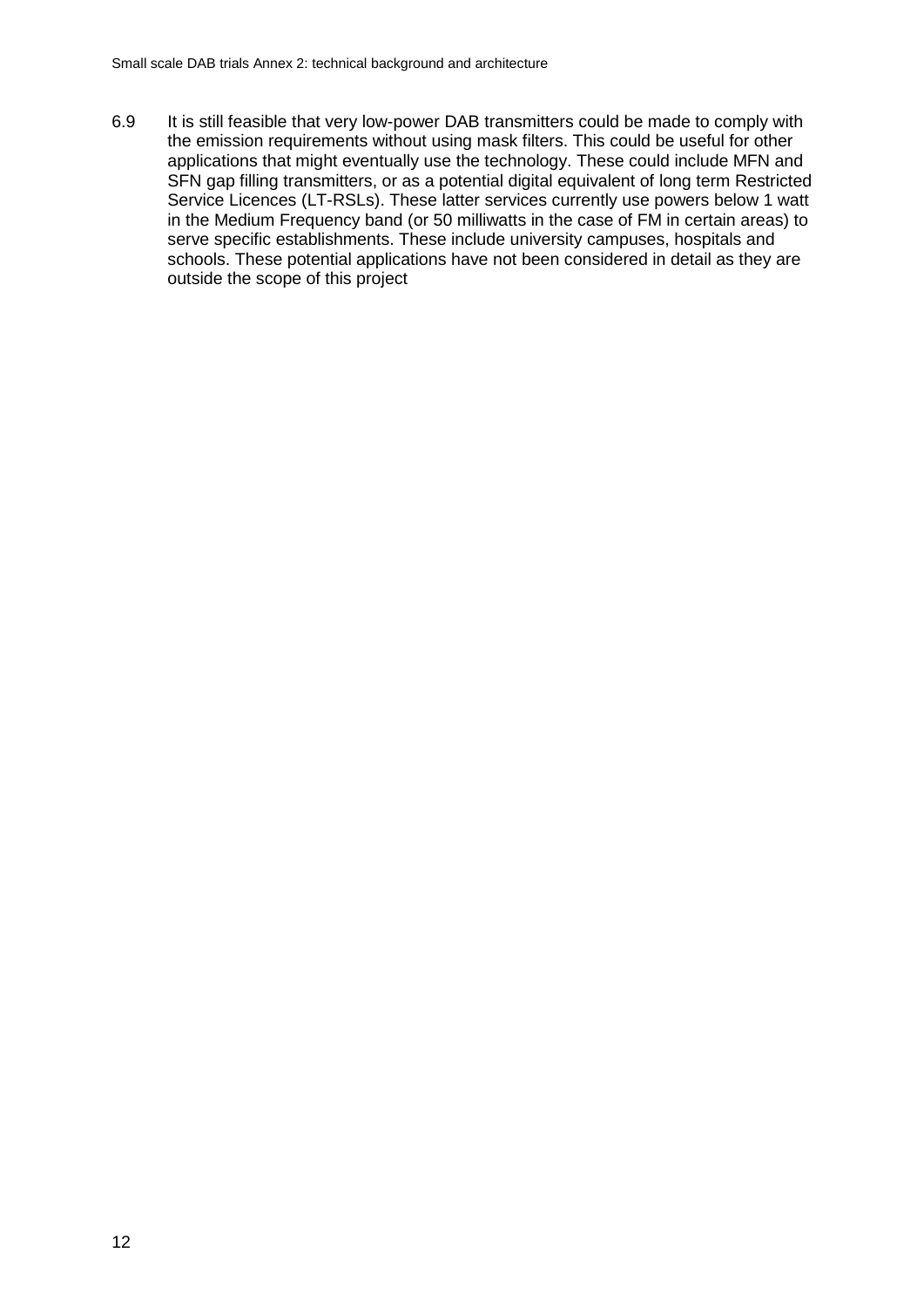# <span id="page-15-0"></span>**Contribution and distribution**

- 7.1 Several different types of IP broadband circuits were used by the trials for the connectivity between encoders and ensemble multiplexers, and between multiplexers and distant transmitter sites (when needed to form an SFN). The circuits needed to provide sufficient aggregate throughput to transport the encapsulated ETI feed without interruption. This can be achieved by tuning buffers to store enough data to overcome the longest period of network stalling or contention observed during the testing phase.
- 7.2 Broadband contention ratios need to be low in order to prevent network loading by other users from causing interruptions. During the trials, low-cost business grade DSL circuits (without data transfer caps) were found to provide adequate performance for the stream ingress from multiple encoder sources. However, these circuits were not suitable for delivering the multiplexed ETI feeds to remotely located transmitters due to the inherent asymmetry between upload and download transfer rates.
- 7.3 For SFN operation in particular, circuits must offer predictable throughput with low error rates. Low cost 5.8 GHz Ethernet bridges and Ethernet over Fibre To The Cabinet (EoFTTC) have both been tested successfully for supporting SFNs.
- 7.4 A backup wireless bridge sustained a two-transmitter SFN during a prolonged circuit outage. The fault was severe enough for it to persist for six days beyond the contractual service level agreement which illustrates the importance of providing diverse connectivity paths to the ensemble multiplexer – a mix of bearer technology and service providers may reduce the risk of core and access network faults which may affect all connectivity paths provided by a single supplier.
- 7.5 For SFN applications in particular, EoFTTC and Ethernet First Mile (EFM) are currently available for point-to-point and any-to-any connectivity in around 90% of exchange areas. These products offer suitable performance, resilience, and a sixhour fault resolution in most circumstances. Such circuits should take around 25 working days from order to provision, but it was found in some cases that this took considerably longer in practice. The cost of EFM and EoFTTC is several times higher than the more common ADSL and VDSL services.
- 7.6 For non-SFN operation, the multiplexer may be co-located with the transmitter and the programme feeds can be delivered via any means considered practical, although off-air feeding should be considered the last resort due to the loss of quality and because of security concerns.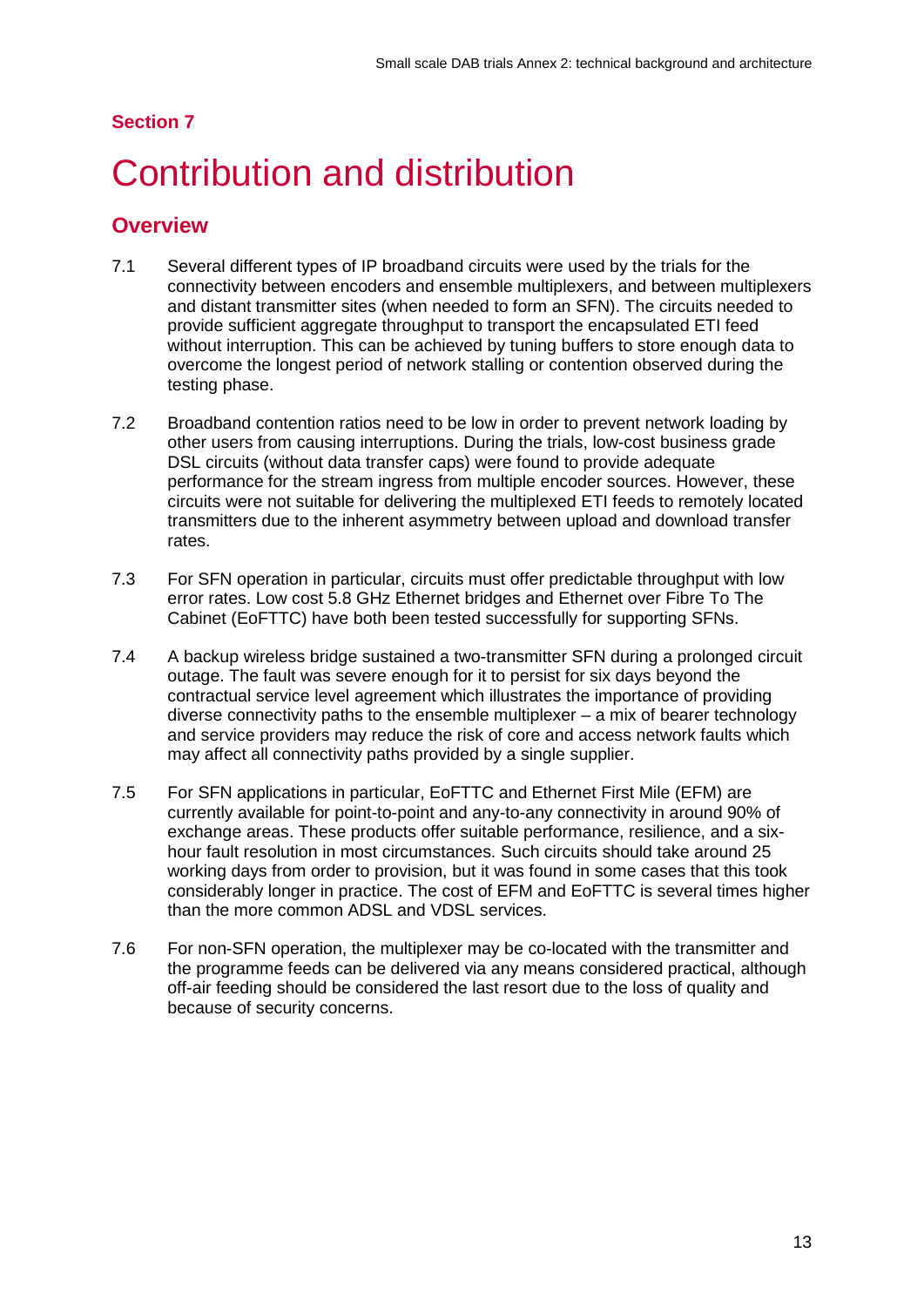## <span id="page-16-0"></span>8 Aerials and feeders

- 8.1 Aerials are generally ordered for the frequency of interest and cut to length during the manufacturing process. During procurement we identified a company that could deliver within the short lead time we needed in order to keep to our very tight launch schedule. The cost was also competitive so these were ordered as soon as the final site details and frequencies for the trials were known.
- 8.2 As we had neither sufficient time or resources to design a bespoke system for each trial it was decided to standardise on an end-fed co-linear aerial type with 3dBd of gain, as these were small enough to easily transport and erect. The gain made up for the system losses incurred in the mask filter and the feeder cable. The angle of radiation in the vertical plane was also beneficial for minimising blocking (ACI) providing the aerial was mounted at a reasonable height above the surrounding terrain and dwellings.
- 8.3 6dBd co-linear aerials were delivered to the London trial with the agreement of the operator due to heightened ACI concerns as both sites were in very densely populated areas, and because of the high number of existing multiplex services in the area. This aerial type was also helpful in ameliorating (to some degree) blocking caused by a business radio system with many mobile stations, and 'reverse ACI' from other DAB networks which lay down much higher field strengths (due to the greater number, and higher power levels, of the transmitters in those networks.)
- 8.4 At a few sites, triallists proposed to use existing mast structures rather than rooftop sites. Existing mast sites were provided with cardioid pattern aerials to largely decouple the effects of the supporting structure on gain and pattern. A cardioid aerial was also provided for the on-channel repeater site. These aerials were later replaced as they were found not to provide the claimed high front-to-back ratio, or the horizontal radiation pattern expected.
- 8.5 The feeder cable selected for the trials was of a coaxial type with a rated loss of circa 6dB per 100m at 200 MHz. The seven-strand inner conductor, polyurethane dielectric, and copper braid screen made it more attractive than the lower loss solid conductor cables with a PVC coated corrugated copper screen as the latter are more susceptible to damage from crushing and bending. The higher loss of the cheaper, more durable cable was therefore considered to be acceptable.
- 8.6 One operator installed their own cable instead of the one supplied. This was discovered on commissioning due the connectors being a noticeably poor fit. The cable used, RG214, has a considerably higher loss of ~11dB/100m at the frequencies of interest. The cable braid also caused a short circuit at the output of the mask filter as the connectors were not the correct parts for the cable used. No damage was caused, but the system losses were much higher, particularly as the cable run was quite long.
- 8.7 Another operator installed a gas discharge lightning arrestor in the feeder cable at the request of the site landlord. The site failed commissioning due to poor spectral purity, and the arrestor was eventually found to be the cause of the problem. It is thought that the high crest factor of the DAB signal was causing electrical breakdown in the arrestor due to the peak voltages approaching or exceeding the striking voltage.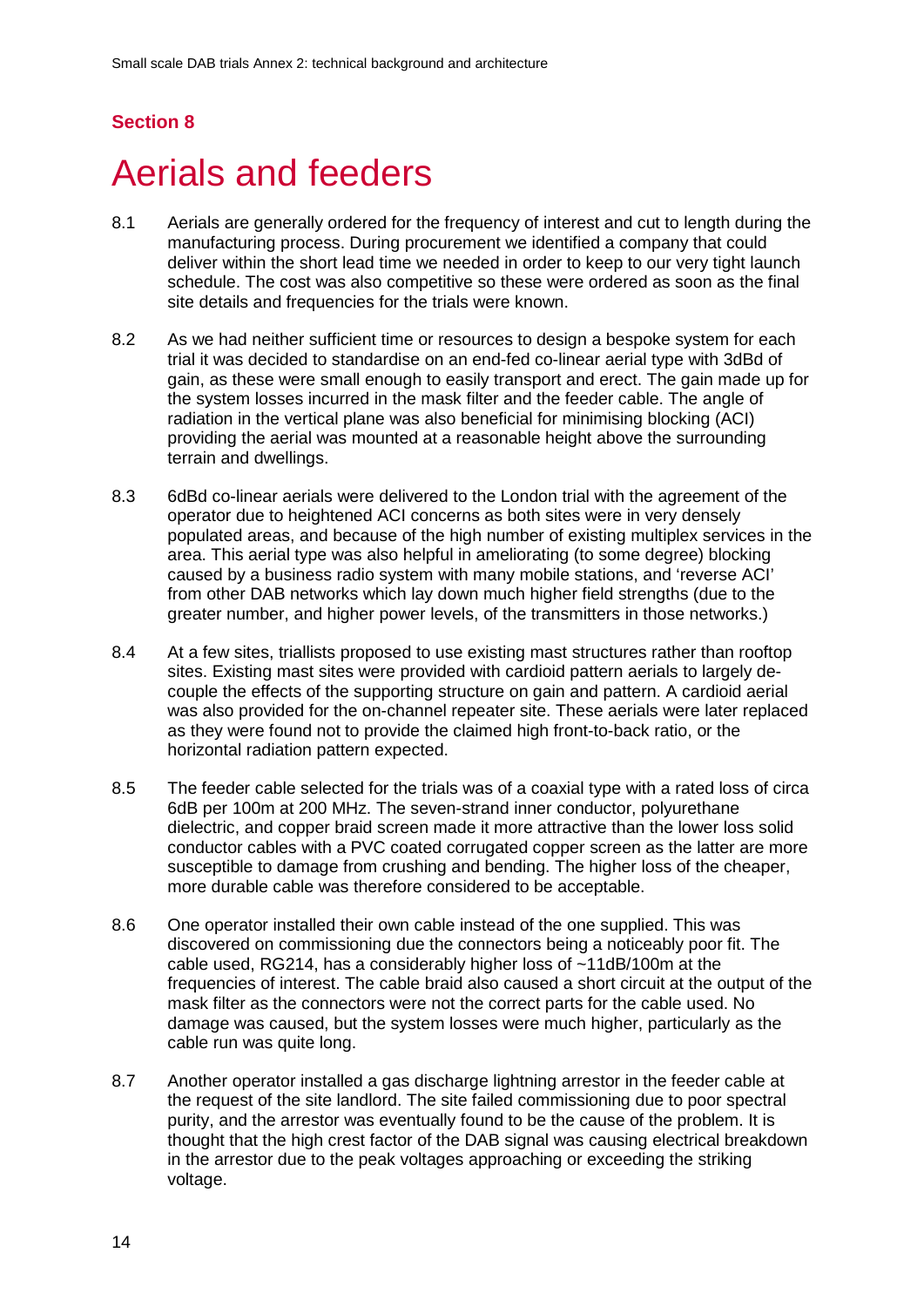- 8.8 Two trial transmitters were installed in buildings also containing communal aerial distribution amplifiers. The DAB transmitters were found to cause problems to domestic digital terrestrial television (DTT) reception. Many domestic aerial amplifiers have a very wideband response, and operate at VHF frequencies in addition to the UHF band used for TV. The proximity of the DAB transmitting aerials caused these amplifiers to be overloaded.
- 8.9 The commissioning process was suspended while bandpass channel filters were fitted to the input of each aerial distribution amplifier. This resolved the problem in both cases. Interference to domestic reception did not occur at other trial transmitter sites.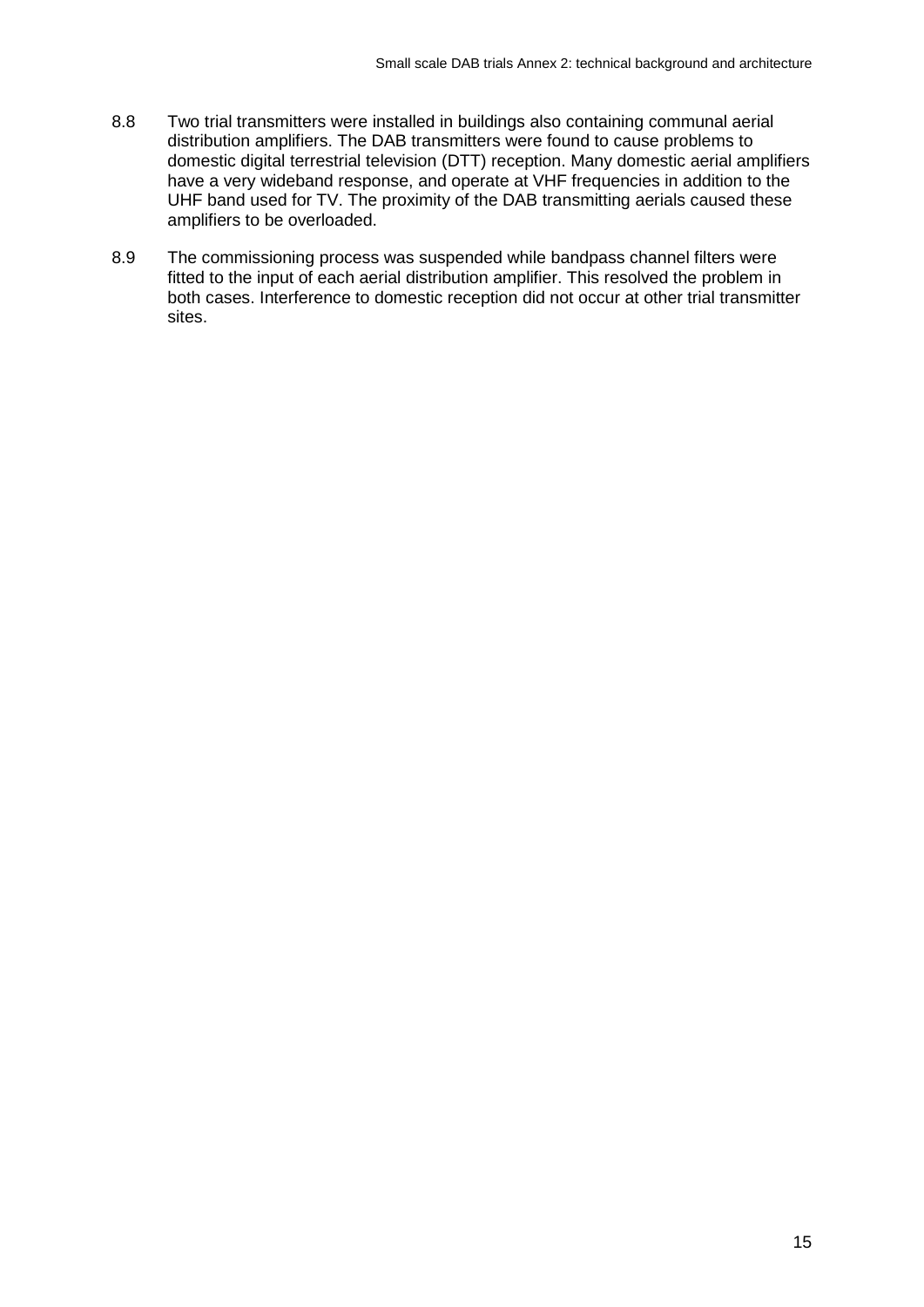## <span id="page-18-0"></span>**Commissioning**

- 9.1 The small scale trial multiplexes were subjected to the same commissioning checks which are carried out for all DAB transmitters in the UK. These included precompliance checks by the operator of the service for and health and safety issues, including prevention of public exposure to excessive levels of non-ionising radiation. Once installed and fully prepared by the trial operator, Ofcom engineers then carried out drive surveys of existing DAB multiplex signal levels in the vicinity of the transmitter. We then visited the transmitter site to carry out a full commissioning of the system into antenna, and carried out a further coverage survey of existing DAB multiplexes to ensure that their coverage was not impacted by ACI caused by the trial transmitter.
- 9.2 The on-site commissioning process consists of measuring the operating frequency, power and spectral occupancy (including spurious and harmonic emissions) to ensure they are within the tolerances set out in Ofcom's Digital Technical Code<sup>9</sup>. We also check the aerial installation for compliance with the Code and that the agreed mounting position has been used.
- 9.3 As the trial multiplexes began to launch, Ofcom formed three different commissioning teams to spread the workload. Whilst most services were commissioned without any issues there we a few instances where remedial work was needed before the transmitting station could be brought into service. One notable instance where further work was required was where building work had commenced shortly after installation of the antenna system. The builders erected scaffolding in very close proximity to the transmitting antenna, resulting in a possible infringement of the ICNIRP regulations and presenting a possible RF safety hazard to building workers. Transmissions were ceased until the aerial could be repositioned and re-tested.

<span id="page-18-1"></span><sup>9</sup> [http://stakeholders.ofcom.org.uk/binaries/broadcast/guidance/tech-guidance/digi\\_tech\\_code.pdf](http://stakeholders.ofcom.org.uk/binaries/broadcast/guidance/tech-guidance/digi_tech_code.pdf)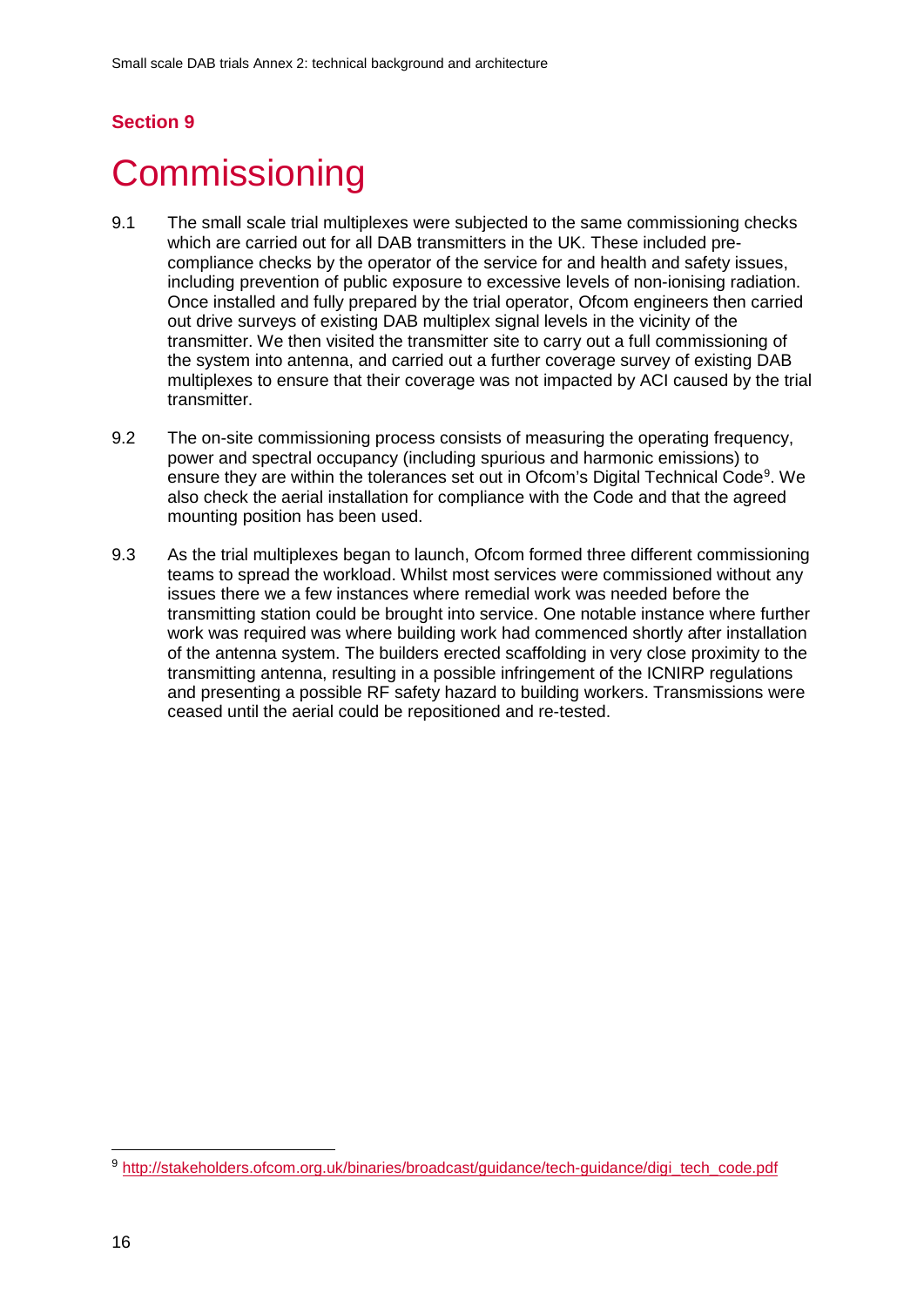## <span id="page-19-0"></span>Coverage and adjacent channel interference

## **Coverage**

- 10.1 We set the trial operators a challenging, but achievable, timeframe to launch of twelve weeks from the offer of a trial licence. This was necessary to ensure the multiplexes were broadcasting for a reasonable amount of time during the period in which project funding was available.
- 10.2 This, coupled with the temporary nature of the trial, was not conducive to operators securing the best transmission site in many cases. For example, it can often take considerable time to negotiate access and then secure agreements with site landlords. It was therefore expected that most operators would utilise sites for which they already had an agreement to use, or ones that could be quickly secured for the duration of the trial at minimal cost.
- 10.3 One operator informed us that they deliberately used a site that they owned, and that they were aware its coverage would be relatively poor. However, they considered that the technical aims of the trial could be met even when a sub-optimal site was used.
- 10.4 Another triallist moved to a better-suited site part of the way through the initial trial period. The opportunity to study this site move provided valuable insight into how operators might move a 'live' site. Other operators have subsequently submitted various proposals to change or add transmitter sites. These were considered on a case-by-case basis for their novelty, and if we could learn anything useful from the proposal, with a general constraint that a site move should not cause the coverage area of the multiplex to be extended beyond that which was originally achieved and/or applied for.
- 10.5 None of the operators chose to employ higher levels of error protection in order to optimise coverage. Presumably either this was because the coverage was satisfactory, or because of the cost to capacity resources. All services on the trials currently employ UEP3 for DAB or EEP-3A for DAB+. The latter generally appears to have been used to fit a greater number of services into the multiplex rather than for enhancing coverage or improving sound quality.
- 10.6 DAB+ at EEP-1A could reduce the signal-to-noise requirement by up to circa 4.5dB when compared with DAB at UEP3. This would provide a significant gain for multiplexes seeking to improve reception robustness or coverage, and (unlike a power increase) does not increase outgoing interference or the risk of ACI.
- 10.7 Receiver performance can also significantly affect the perception of coverage. We tested a sample of receivers and found a very significant variation in sensitivity. We later contracted the DTG to carry out independent tests. The DTG report (Annex 6) correlated closely with our findings. There was a circa 20dB difference in sensitivity between the best and worst receivers in our sample. Most newer sets which support DAB+ use the latest generation of receiver technology, and are also more likely to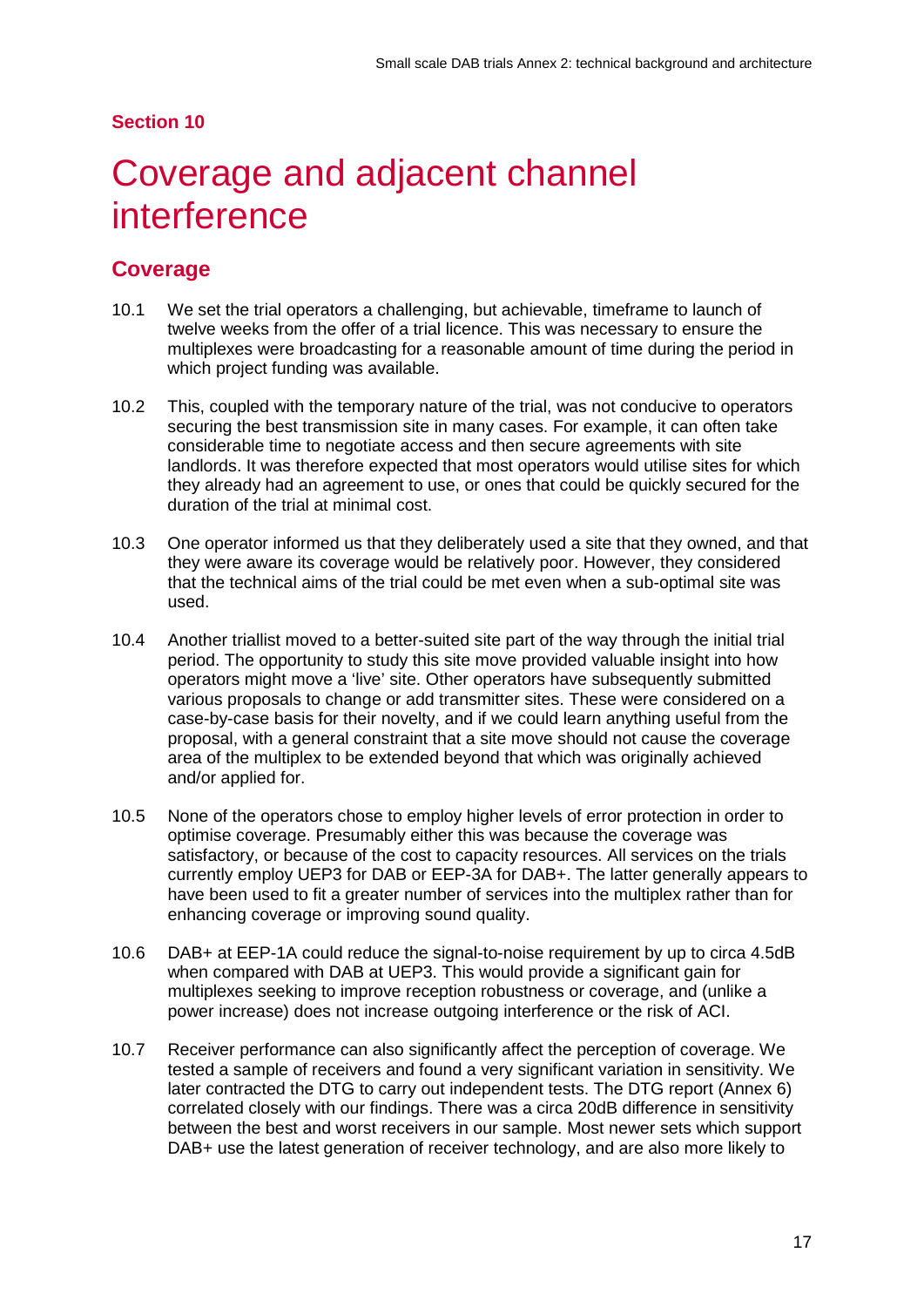carry the 'digital tick mark' which requires sets to meet or exceed a minimum sensitivity level.

## **Adjacent Channel Interference (ACI)**

- 10.8 When a licensee wishes to bring a new DAB transmitter site into operation Ofcom considers whether and to what extent this might lead to 'hole punching' in the coverage of other multiplexes on adjacent-channel frequencies which serve the same area.
- 10.9 When considering the impact of ACI for the small scale DAB multiplex trials, we adopted the same process as used for existing DAB multiplexes. The principles for the management of ACI are set out in the 'Ofcom Technical policy guidance for DAB multiplex licensees' [10](#page-20-0) document.
- 10.10 Ofcom engaged with the relevant licensees once the transmission parameters for the trial sites were finalised and an initial prediction was run in order to gauge the likely levels of interference. Ofcom also met with the BBC and Arqiva spectrum planners to form an initial view of the shortlisted sites. These assessments were carried out in a manner consistent with that adopted by the JPRG<sup>[11](#page-20-1)</sup> ACI sub-group.
- 10.11 We expected that transmitters for these trials would operate with an ERP of around 100 watts and generally be on frequency block 9A or 9C, although some exceptions assumed operation on block 10B or 10D. The use of frequency blocks not currently occupied by DAB reduces the potential for ACI to occur. Our initial assessment was that some of the proposed SS DAB sites presented a very low risk of causing ACI, while others were thought to likely require some mitigation.
- 10.12 Given the limited trial duration, it was not proportionate to consider the implementation of filler transmitters. We therefore proposed to attend the commissioning of all of the trial SS DAB sites and measure the coverage of existing services within 500 metres of the installation prior to and after commissioning. This was necessary to gauge the magnitude of any interference or blocking.
- 10.13 We intended to mitigate any significant impact through measures such as modifying antenna arrangements and/or power reductions. Furthermore, all of the small scale DAB trial licences contained a provision through which we could require the transmissions to cease if they caused undue interference to other services.
- 10.14 In practice, the blocking effect caused by the trial transmitters was far less evident than was predicted by computer modelling, and at worst there was a small reduction of the percentage of locations served in the immediate vicinity of the site.
- 10.15 We believe the reason for this is because the prediction tool will produce a 'worst case' result because such tools do not have sufficient resolution in their models about the local environment - for example they lack information about buildings or vegetation, which can attenuate radio signals and therefore reduce the local signal levels below what would otherwise be a free space loss calculation.

<span id="page-20-0"></span> <sup>10</sup> [http://stakeholders.ofcom.org.uk/binaries/broadcast/guidance/tech-guidance/policy\\_guidance.pdf](http://stakeholders.ofcom.org.uk/binaries/broadcast/guidance/tech-guidance/policy_guidance.pdf)

<span id="page-20-1"></span><sup>11</sup> The Joint Planning for Radio Group: a group chaired by Ofcom which contains representatives of its digital radio multiplex licensees (and the BBC) which is used to develop Ofcom's policies on digital radio spectrum management.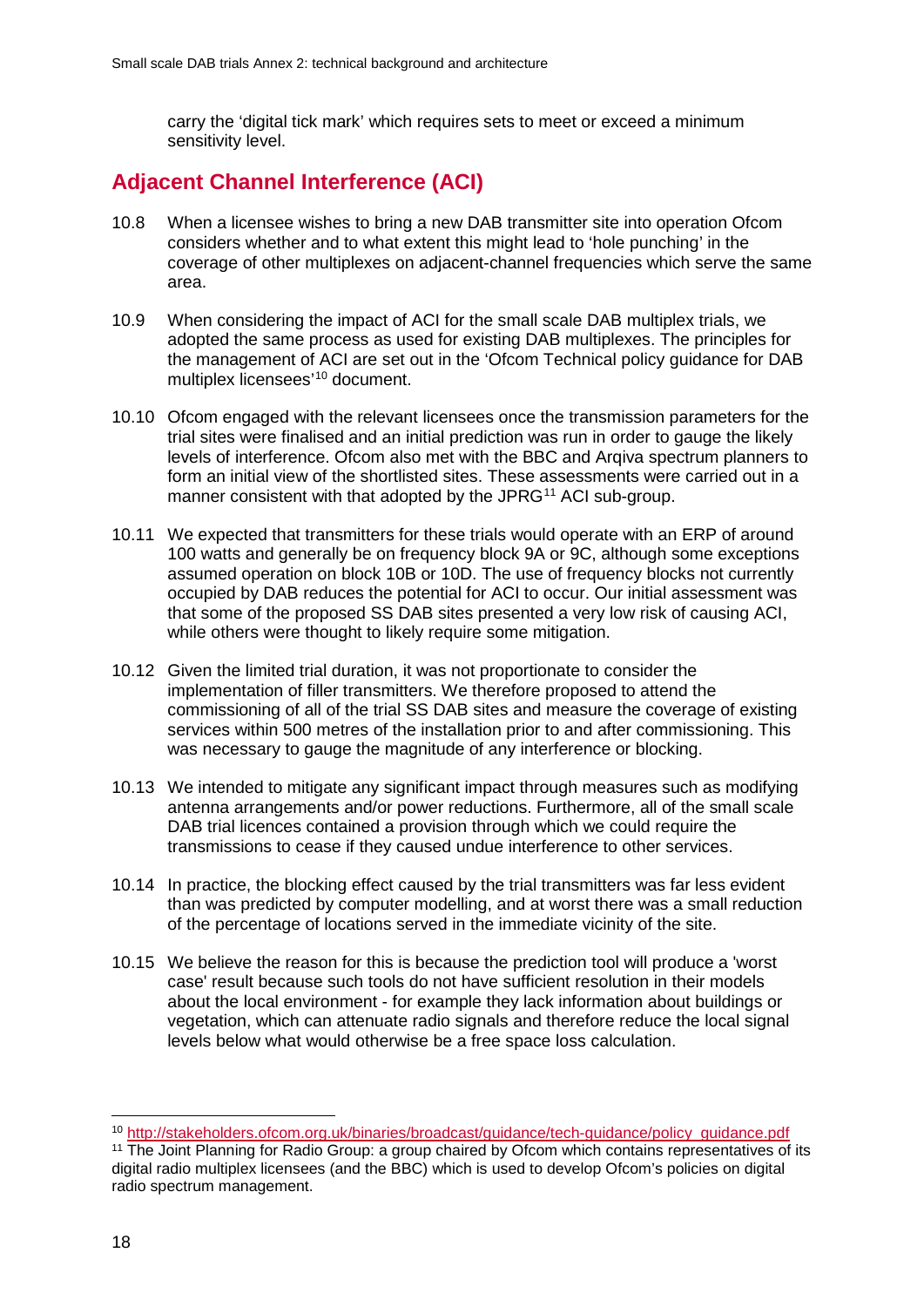- 10.16 The protection ratios used to date for predicting ACI were established when lower resolution (8-bit) analogue to digital converters were used in receiver baseband processors. More recent receivers are thought to use higher resolution converters which enable them to process signals with a higher level variance, and so are less prone to blocking.
- 10.17 Generally, where the signal from other multiplexes was of a usable strength, no significant levels of blocking or ACI were detected, although one member of the public located approximately 100 metres from a trial transmitter reported the loss of reception of one multiplex. This problem was resolved when the listener repositioned the receiver.
- 10.18 At some trial sites, industry stakeholders carried out their own ACI measurement exercises in addition to the ones carried out by Ofcom. The findings by all parties were that there seemed to be very little correlation between audible errors and measured BER, with failures only noted where the signal strength of the trial transmitter was around 55dB above the wanted signal. While outside the scope of this project, this significant difference could provide an opportunity to re-assess the current methodology for predicting ACI, as these results indicate that a simpler approach could provide adequate protection for listeners. Remedies other than building filler transmitters also exist and could be considered.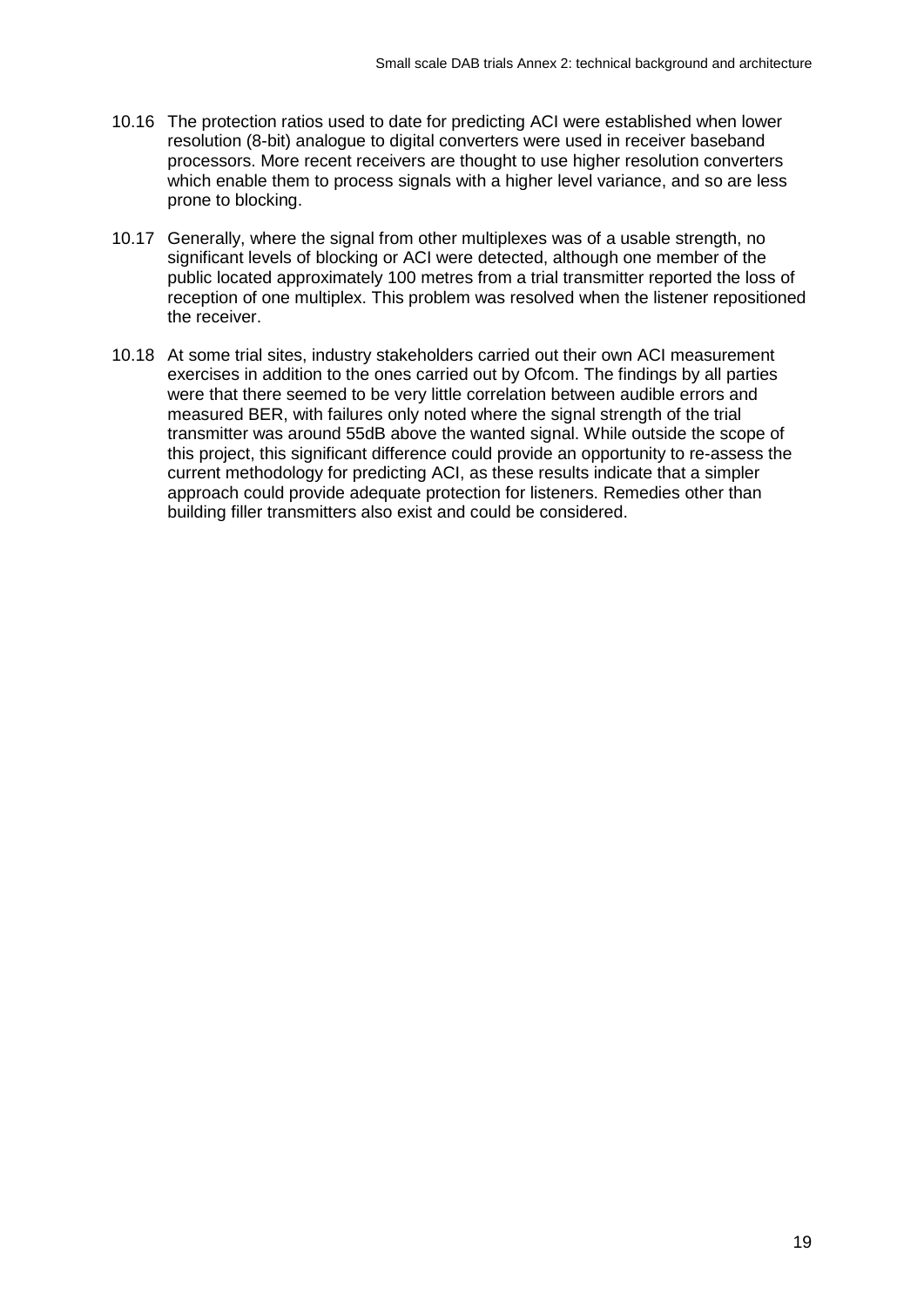# <span id="page-22-0"></span>Lessons: Single transmitter trials

- 11.1 The single transmitter trial equipment was housed in a 12RU flight case for ease of integration and transportation. Although the active equipment only occupied 7RU, the larger case ensured there was adequate airflow, and an extra shelf provided a place for mounting the connectivity provider's network termination and routing equipment.
- 11.2 The case contained a VLAN-aware managed network switch, a Core i5 NUC (a mini PC), B200 software defined radio and a VHF linear amplifier. A small line interactive UPS was also fitted to condition the mains supply for all components of the system apart from the amplifier. The UPS was also intended to provide isolation from the mains supply in case of commutation spikes and transients caused by nearby lightning strikes or other equipment which might be present on the same supply phase.
- 11.3 The NUC PC ran the Debian 8 GNU/Linux distribution which had been customised through configuration and the addition of the necessary software components. A set of configuration templates enabled the completed systems to be tested in a straightforward and repeatable manner, and to enable them to be ready to operate into a radio frequency dummy load immediately after the final assembly had been completed.
- 11.4 In the standalone configuration, the ensemble multiplexer (ODR-DabMux) was configured to send the ETI stream directly to the modulator (ODR-DabMod) application using standard outputs and inputs. Linux pipes enable this data to be passed between the two applications directly.
- 11.5 The design ethos was to provide a 'bare-bones' system which was relatively easy to understand, and we provided each trial operator with a single one-to-one training session on the use of the system. These training sessions lasted between two and four hours (depending upon technical ability) and this seems to have been sufficient. Initial configuration files were created and tested in the presence of each operator. The approach encouraged and enabled operators to learn about their transmission system, and the system's initial simplicity encouraged some operators to add their own monitoring and control systems.
- 11.6 The type 1 (single transmitter) trial operators appear to have had very few problems during the initial trial period, and the platform has proven to be very reliable in service. Most of the trials have not needed to do much more than make changes to the multiplex configuration when required (e.g. to add new audio services to the multiplex).
- 11.7 Although the transmitter equipment racks were designed to operate for the initial 9 month trial period, it is expected that they will continue to operate into the extension period providing the environment in which they are installed is clean and has adequate airflow to dissipate the exhaust heat from the amplifier.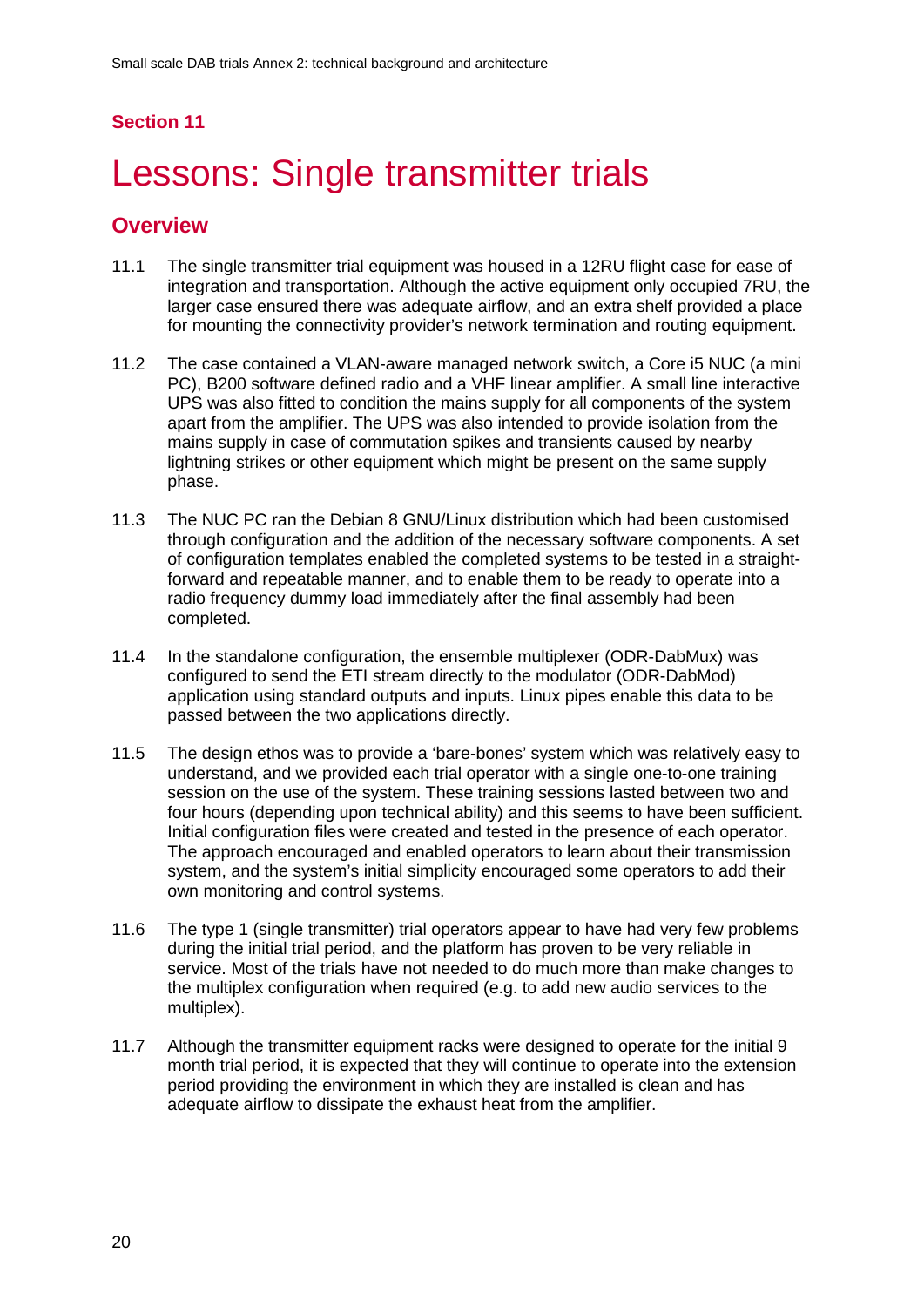

**Figure A2: two of the 12RU trial racks undergoing functional testing**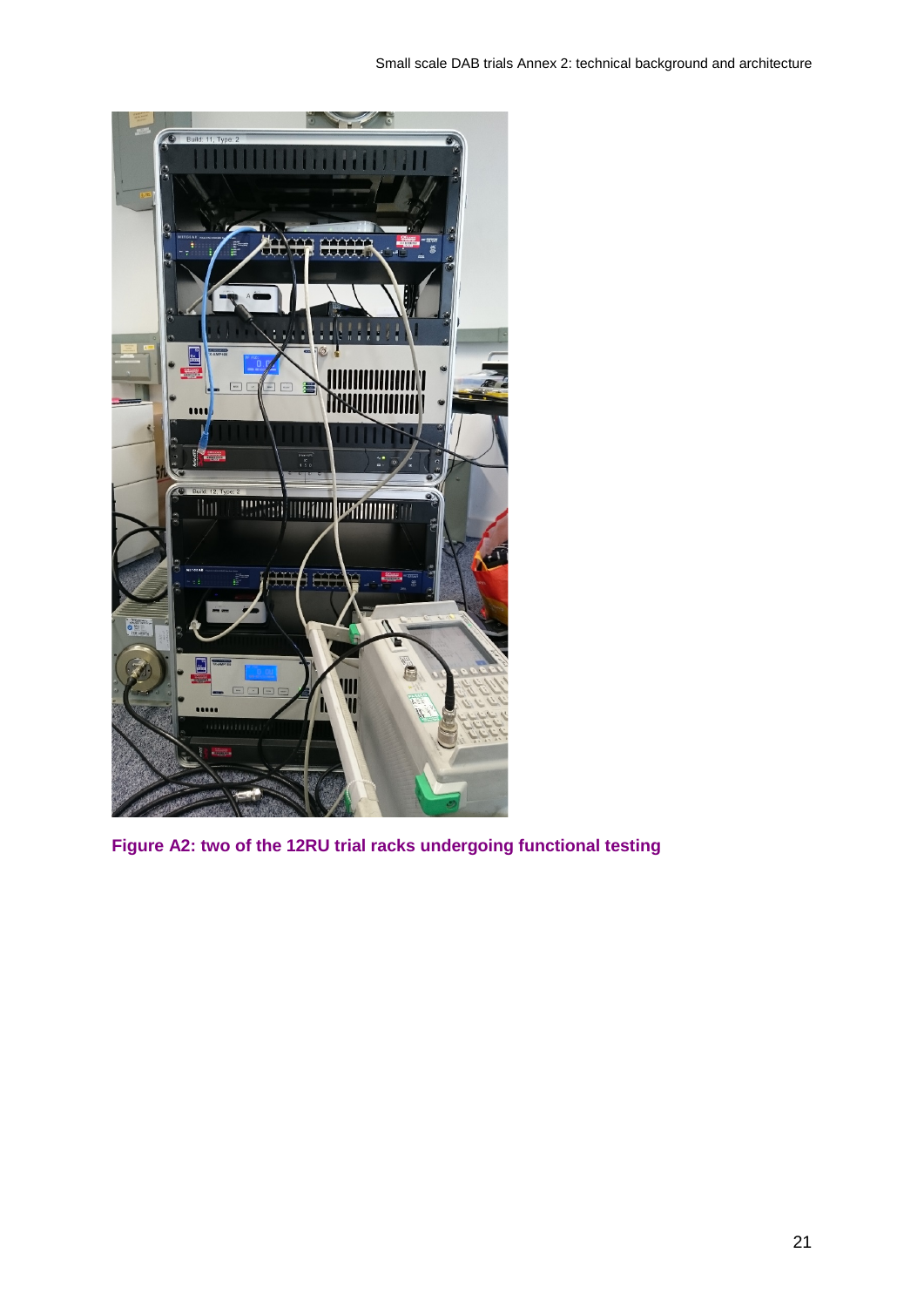# <span id="page-24-0"></span>Lessons: Single Frequency Network trials

- 12.1 Single Frequency Network (SFN) operation required considerable additional attention compared to the 'set and forget' nature of the single transmitter trial systems. The software patches to enable SFN operation had not been used in production previously, so additional work was needed to identify and validate suitable hardware combinations and software configurations.
- 12.2 An ongoing test of running the ensemble multiplexer in a cloud service indicated that full duplication with separate infrastructures and connectivity would be required to prevent extended unplanned outages. It was also considered that such a solution would place too much reliance on third parties and make it difficult to identify the location and cause of connectivity issues. Relying on third party infrastructure can also potentially increase susceptibility to direct or indirect Denial of Service attacks.
- 12.3 Therefore, it was decided that the multiplexer should run at a nominated principal, or master, transmitter site and that each slave transmitter site could also take on the multiplexing role if needed.
- 12.4 One of the SFN trials connected their sites to the Internet via an EoFTTC service, and also cross-connected them with a fixed microwave link to provide resilience against circuit failure. This approach also extended the LAN to both sites. This additional link proved to be very useful for fault investigation and resolution. Each of the two sites could receive streams from the source encoders, even though most of these streams were configured to just send to a single destination. Either site could additionally be used as an ingress route to pull alternative sources such as web streams in case of temporary failure in the primary feed.
- 12.5 The other SFN trial encountered difficulty in provisioning suitable connectivity for supporting SFN operation. An attempt to connect a transmitter to the public internet via a domestic cable internet service which was extended onwards to the site by WiFi seemed to work in single transmitter mode, but the stability of the SFN operation has not been satisfactory. Both SFN trials were provided with identical software and hardware, with the exception of the power amplifiers as these were provided by two different suppliers.
- 12.6 The transmission racks were identical to those used by single transmitter trials with the exception of an additional timing module fitted inside the SDR and a slightly different version of the modulator and Universal Hardware Driver software. The module also required a Global Positioning System aerial to be installed on each site, as the timing modules utilise GPS to discipline the reference oscillators such that they have long-term sympathy with all other transmitters in the group.
- 12.7 Originally, GPS modules were procured from the same supplier as the radio unit, but maintaining synchronisation using these modules was initially found to be problematic. Due to project timescales an alternative solution was sought. We therefore used alternative GPS modules based on a commercial RF module. These needed to be hand-soldered to an open source daughterboard specifically designed by the Open Digital Radio group to enable it to be interfaced to the radio unit. Debugging of the SFN timing has been an on-going process, and the problem with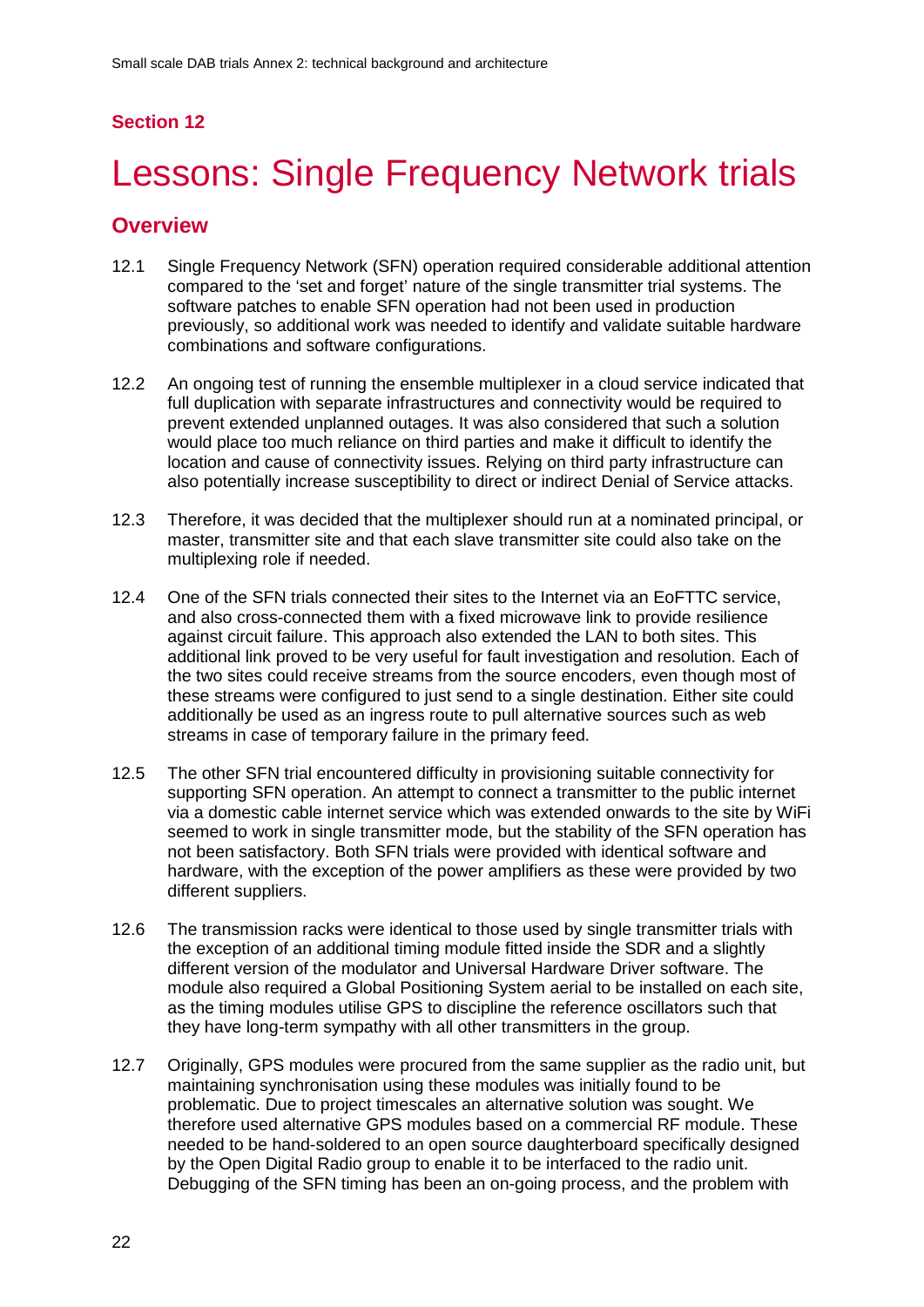the original 'stock' timing modules was subsequently found to be due to a software issue, and was resolved.

12.8 The alternative module performed well during an issue affecting the GPS satellite constellation. The decommissioning of GPS satellite SVN23 on 26 January 2016 caused problems with the synchronisation of some DAB transmitters. The operational small-scale SFN trial was not affected – possibly because the timing devices can utilise signals from other Global Navigation Satellite Systems in addition to GPS.



#### **Figure A3: Software defined radio board with timing modules**

- 12.9 The most significant issue with SFN operation during the trials was a lack of long term synchronisation stability. Although the RF carrier frequency was tightly controlled by the GPS-disciplined oscillator references, the RF launch delay time appeared to change suddenly by around 400μs after (on average) six days of continuously synchronous operation. This could be prevented through a pre-emptive reset of the modulators during maintenance windows.
- 12.10 This difference in the launch time of the transmitted data is almost double the time difference which DAB Transmission Mode 1 is designed to withstand. This resulted in a loss of network gain, and destructive inter-symbol interference in a 'mush zone' where the transmitter coverages overlapped. The loss of correct synchronisation therefore led to periodic reception problems within this area.
- 12.11 The investigation work around this timing issue has taken a considerable amount of effort. However, we now believe that the problem has been resolved after significant refactoring of source code by Open Digital Radio. A new build of the platform for SFN will be released by Ofcom to the two SFN trials during September 2016.
- 12.12 One potential issue related to SFN operation of small-scale multiplexes is that the capital and operating costs are broadly proportional to the number of transmitters within the SFN. As discussed earlier, higher grade (and higher cost) circuits may also be required for new transmitters in an SFN, which would further increase costs.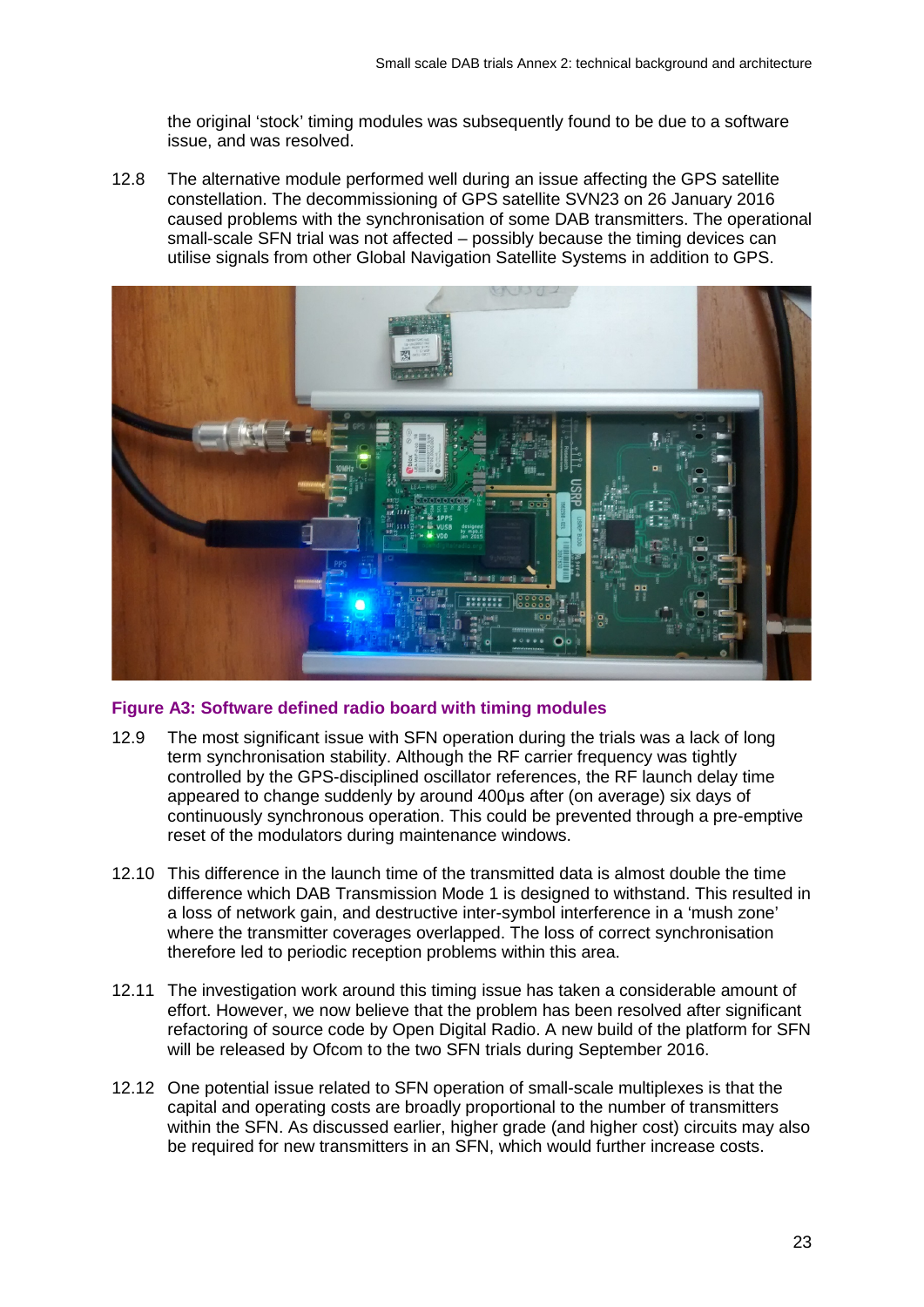# <span id="page-26-0"></span>Lessons: On-channel repeater trial

## **About on-channel repeaters**

- 13.1 Practical on-channel repeaters (OCRs) for DAB were first described in a BBC Research & Development paper<sup>[12](#page-26-1)</sup> from September 2005. Such devices can be used in conjunction with a main transmitter to form a (largely overlooked) type of Single Frequency Network. They can extend coverage in the same way as a regular SFN transmitter site, but do so by receiving and transmitting on the same frequency.
- 13.2 OCRs do not require distribution telecoms circuits. So although the initial equipment costs are higher than for more conventional network architectures, they can potentially deliver significant cost savings over the life of the plant. They can also be used in locations where providing connectivity might be problematic or prohibitively expensive.
- 13.3 OCRs require a strong, reliable incoming 'donor' signal, as well as considerable RF isolation between the receiving and transmitting aerials at the OCR site. Local echoes caused by reflections from nearby buildings and terrain are removed from the signal during conditioning, which is carried out by dedicated digital signal processing circuits. The process is adaptive and can deal with environmental changes which may cause the echo characteristics to change.
- 13.4 The need to achieve quite high levels of isolation between the receiver and transmitter in the repeater unit does place constraints on where such an installation is practical. GPS disciplined oscillators are not required as the donor transmitter provides an adequate reference.

## **Initial investigations**

- 13.5 As there is very little literature available about how these units actually perform in service, we decided to carry out practical trials of the OCR concept as part of the small scale DAB trials.
- 13.6 Ofcom engineers obtained a sample of the only complete and commercially available OCR unit found during market testing. This was evaluated during the project preparation phase at Baldock Radio Station in Hertfordshire. A DAB test transmitter comprising of an Odroid U3 module and a B100 software defined radio was established inside a cabin on an enclosed area of the estate. This fed a low power amplifier and mask filter and radiated from an end-fed dipole aerial mounted on a telescopic trailer-mounted mast. The arrangement provided 1 watt ERP on block 11A and this provided the donor signal for the OCR.
- 13.7 The OCR was installed in another compound around 0.5 km away. The OCR site had approximately 50m of separation between a cardioid transmitting aerial and a seven element yagi aerial (used for receiving the signal from the donor transmitter). The separation distance need not be so great if physical obstructions can be used to provide attenuation of stray radiation in the path between the two aerials.

<span id="page-26-1"></span> <sup>12</sup> <http://www.bbc.co.uk/rd/publications/whitepaper120>